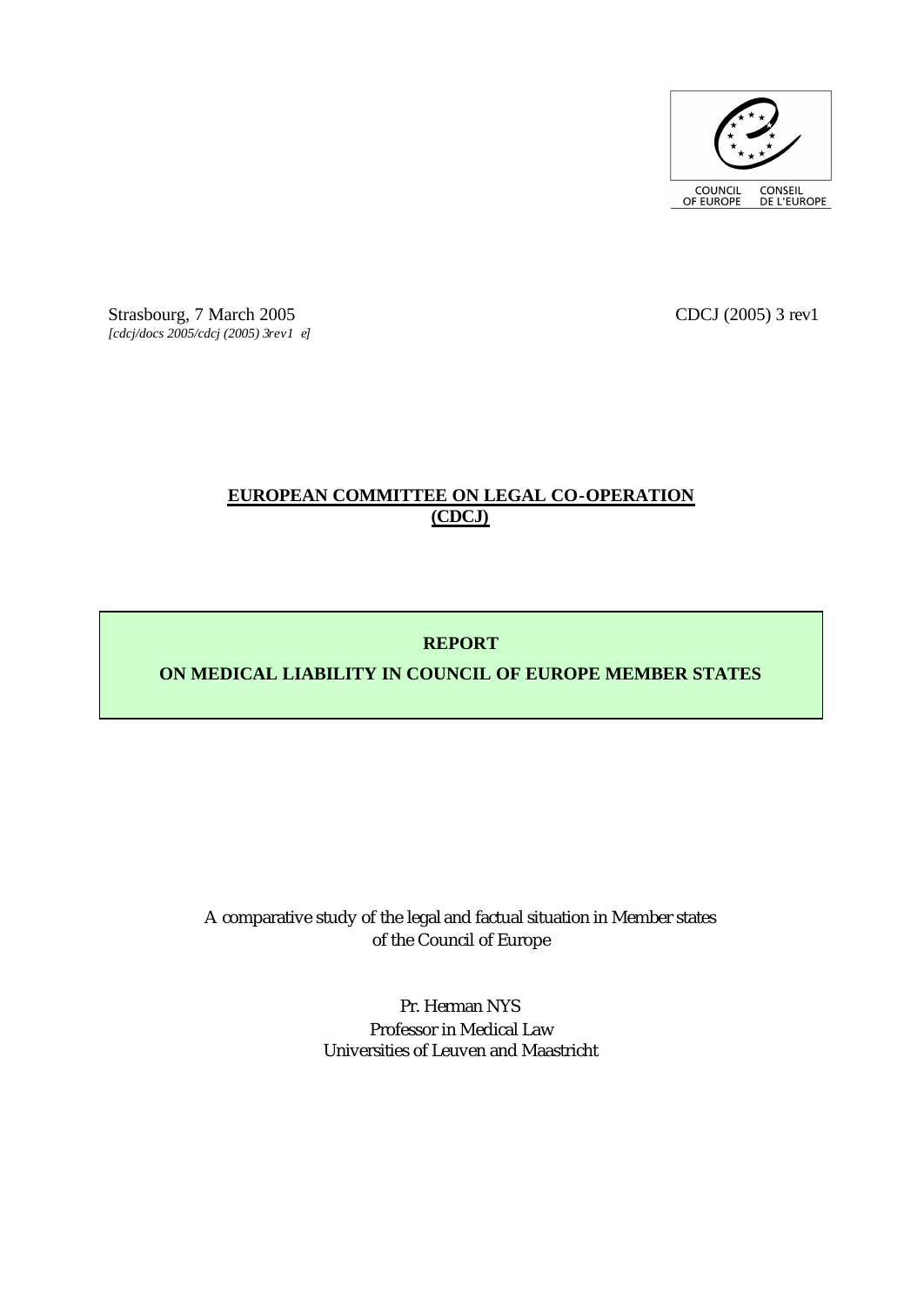|    | References_      |                                                                                                 | $\mu$          |
|----|------------------|-------------------------------------------------------------------------------------------------|----------------|
|    |                  |                                                                                                 | -1             |
|    | Europe_          | Part I: Comparative study of the legal and factual situation in Member States in the Council of |                |
| A. |                  |                                                                                                 |                |
| 1. |                  | Medical malpractice liability of the physician: general remarks ____________________________2   |                |
|    |                  |                                                                                                 | $\overline{2}$ |
| 2. |                  |                                                                                                 |                |
|    | 2.1.             |                                                                                                 | $\overline{2}$ |
|    | 2.2.             |                                                                                                 |                |
|    | 2.3.             | Fault                                                                                           |                |
|    | 2.3.1.           |                                                                                                 |                |
|    | 2.3.2.<br>2.3.3. |                                                                                                 |                |
|    | 2.3.4.           |                                                                                                 |                |
|    | 2.4.             |                                                                                                 |                |
|    | 2.5.             |                                                                                                 |                |
|    | 2.5.1            | General                                                                                         |                |
|    | 2.5.2.           |                                                                                                 |                |
|    | 2.6.             |                                                                                                 |                |
|    | 2.6.1.           | General                                                                                         |                |
|    | 2.6.2.           |                                                                                                 |                |
|    | 2.6.3.           | Loss of chance                                                                                  |                |
| 3. |                  |                                                                                                 |                |
|    | 3.1.             |                                                                                                 | $\overline{7}$ |
|    | 3.2.             |                                                                                                 |                |
|    | 3.2.1.           | Duty of care                                                                                    |                |
|    |                  | 3.2.1.1.                                                                                        | $\tau$         |
|    |                  | 3.2.1.2.                                                                                        |                |
|    |                  |                                                                                                 |                |
|    |                  | $3.2.2.1.$ Standard of care<br>3.2.2.2.                                                         | 8              |
|    |                  | Time<br>3.2.2.3.                                                                                |                |
|    |                  | 3.2.2.4.                                                                                        |                |
|    |                  | 3.2.3. Causation                                                                                |                |
|    |                  | 3.2.3.1.                                                                                        |                |
|    |                  | 3.2.3.2.                                                                                        |                |
|    | 3.2.4.           |                                                                                                 |                |
|    | 3.2.5.           | Defences<br>3.2.5.1.                                                                            |                |
|    |                  | 3.2.5.2.                                                                                        |                |
|    |                  | 3.2.5.3.                                                                                        |                |
|    | 3.2.6.           | Damages                                                                                         |                |
|    | 3.3.             |                                                                                                 |                |
|    | 3.3.1.           | <b>Battery</b>                                                                                  |                |
|    | 3.3.2.           | Negligence                                                                                      | 13             |
| 4. |                  |                                                                                                 | 13             |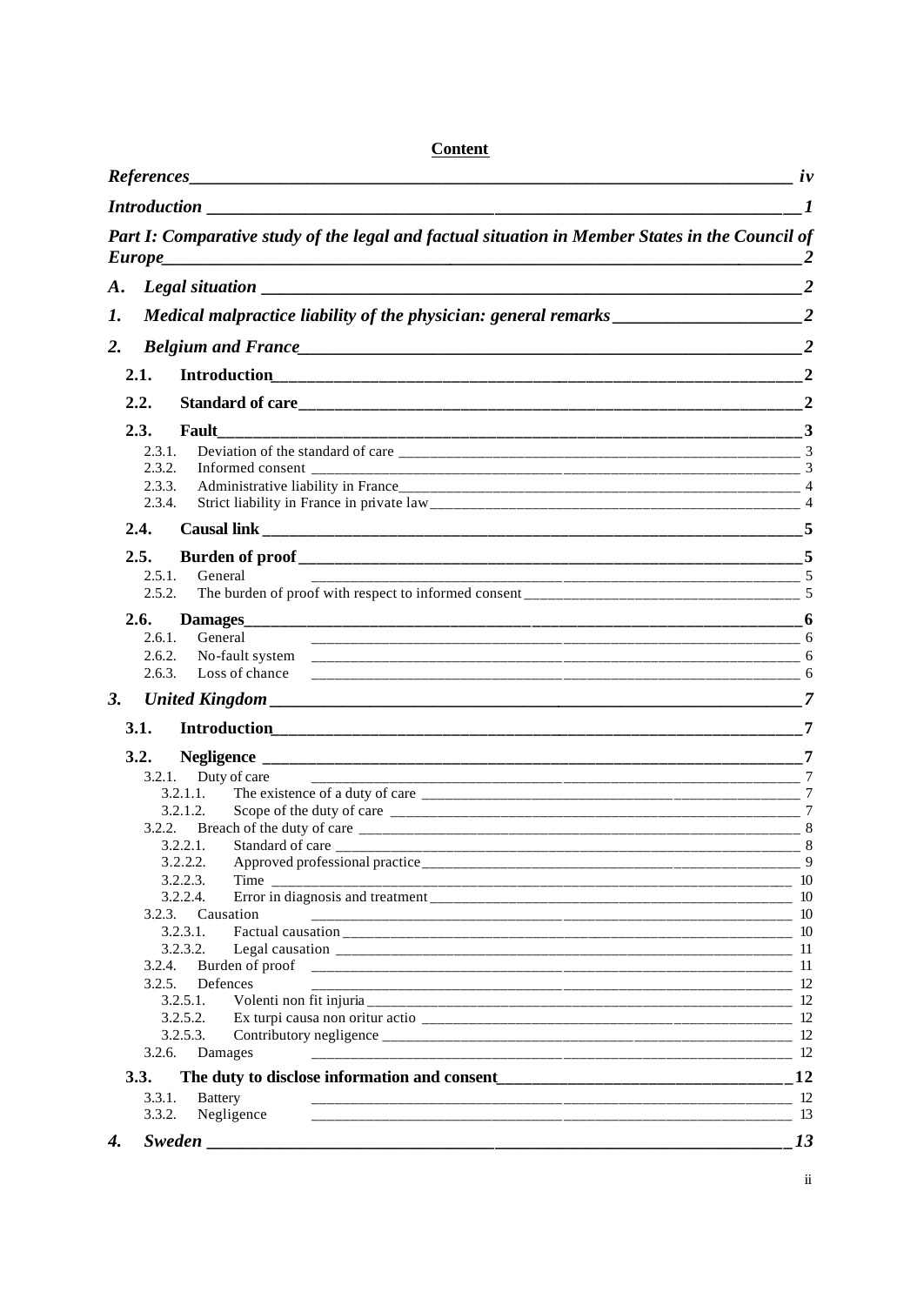|                    | 4.1.             | <b>Introduction</b> | 13 |
|--------------------|------------------|---------------------|----|
|                    | 4.2.             |                     | 14 |
|                    | 4.3.             | Fault               |    |
|                    | 4.3.1.<br>4.3.2. |                     |    |
|                    |                  |                     |    |
|                    | 4.4.             |                     |    |
|                    | 4.5.<br>4.5.1.   | Tort liability      |    |
|                    | 4.5.2.           |                     |    |
| 5.                 |                  |                     | 16 |
|                    | 5.1.             |                     |    |
|                    | 5.2.             |                     |    |
|                    | 5.3.             | Fault               |    |
|                    | 5.3.1.           |                     |    |
|                    | 5.3.2.<br>5.4.   |                     |    |
|                    |                  |                     |    |
|                    | 5.5.             |                     |    |
| 6.                 |                  |                     | 19 |
|                    | 6.1.             |                     |    |
|                    | 6.2.             |                     | 19 |
|                    | 6.3.             | Fault               |    |
|                    | 6.3.1.<br>6.3.2. |                     |    |
|                    | 6.4.             |                     | 21 |
|                    | 6.5.             |                     | 21 |
|                    | 6.6.             |                     | 21 |
| 7.                 |                  |                     | 22 |
|                    | 7.1.             |                     | 22 |
|                    | 7.2.             |                     | 22 |
|                    | 7.3.             |                     | 22 |
|                    | 7.4.             |                     | 23 |
|                    |                  |                     |    |
|                    | 7.5.             |                     | 23 |
|                    | 7.6.             |                     | 23 |
| $\boldsymbol{B}$ . |                  |                     | 24 |
| 1.                 |                  |                     | 24 |
| 2.                 |                  | France              | 25 |
| 3.                 |                  |                     | 25 |
| 4.                 |                  |                     | 25 |
|                    |                  |                     |    |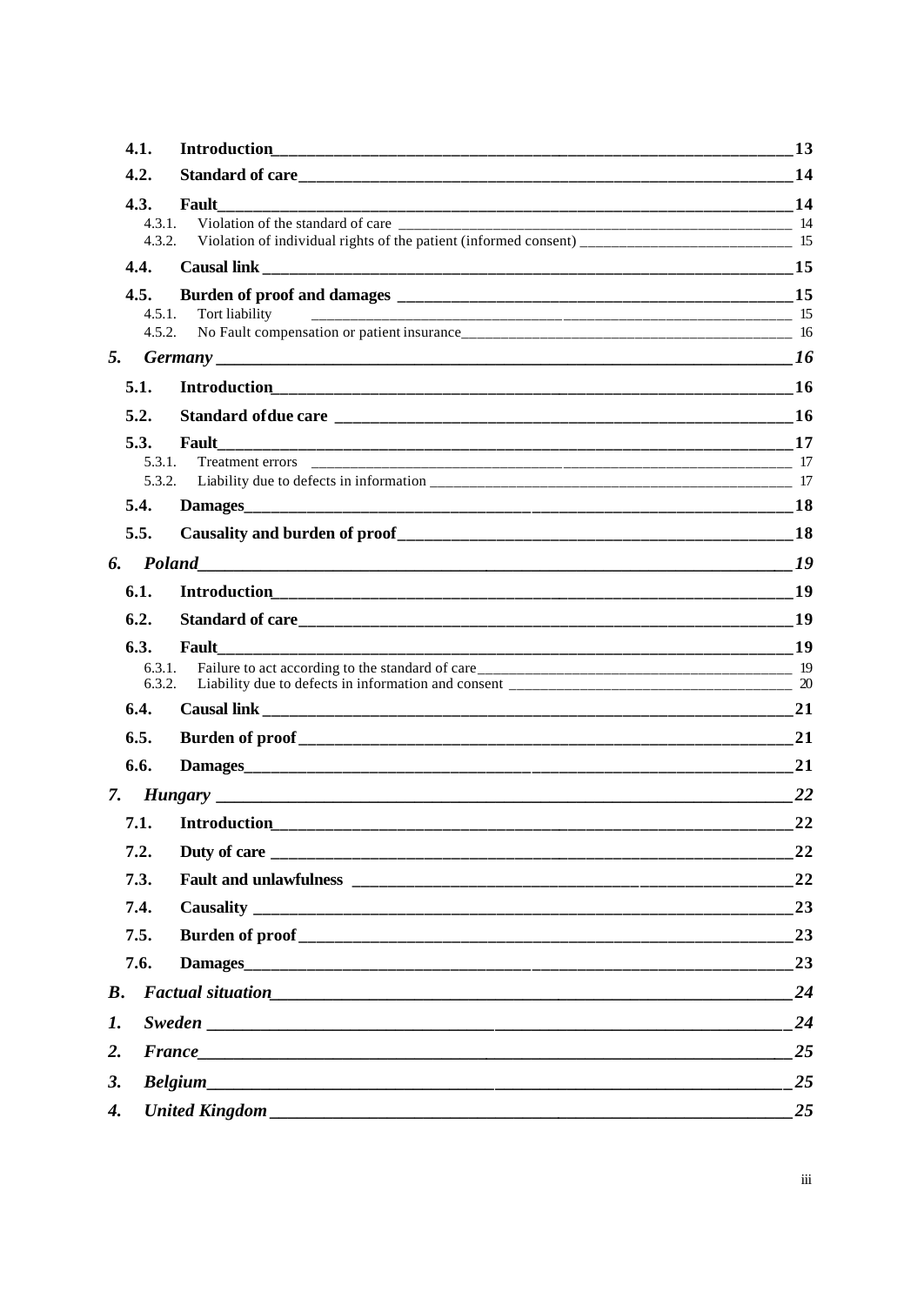## **References**

CALLENS, S., "Medical Civil Liability in Belgium. Four Selected Cases", *European Journal of Health Law*, Volume 10, No. 2, June 2003, 115-133.

COUSY, H. and DE GRAEVE, M., "Belgium", in FAURE, M. and KOZIOL, H. (eds.), *Cases on Medical Malpractice in a Comparative Perspective*, Vienna, Springer-Verlag, 2001, 84-101.

DAHLMAN, C. and WENDEL, L., "Sweden", in FAURE, M. and KOZIOL, H. (eds.), *Cases on Medical Malpractice in a Comparative Perspective*, Vienna, Springer-Verlag, 2001, 188-200.

DUTE, J., "Medical Malpractice Liability: No Easy Solutions", *European Journal of Health Law*, Volume 10, No. 2, June 2003, 85-90.

GALAND-CARVAL, S., "France" in FAURE, M. and KOZIOL, H. (eds.), *Cases on Medical Malpractice in a Comparative Perspective*, Vienna, Springer-Verlag, 2001, 102-122.

GIESEN, D., *Arzthaftungsrecht: Die zivilrechtliche Haftung aus medizinischer Behandlung in der Bundesrepublik Deutschland, in Österreich und der Schweiz*, Tübingen, Mohr, 1995, 467p.

GODDEVRIENDT, F. en CALLENS, S., "De impact van zorgrichtlijnen op de medische aansprakelijkheid", in X, *Recht in beweging*, Antwerpen, Maklu, 2004, 315-340.

GRUBB, A., "Special Forms of Negligence: Problems of Medical law" in MARKESINIS, B.S. en DEAKIN, S.F., *Tort Law*, Oxford, Clarendon Press, 4<sup>th</sup> edition, 1999, 816 p.

JONES, M., *Medical Negligence*, London, Sweet & Maxwell, 2003, 966p.

MCHALE, J.V., "Medical malpractice in England: Current Trends", *European Journal of Health Law*, Volume 10, No. 2, June 2003, 135-151.

MEMETEAU, G., "France", in NYS, H. (ed.) and BLANPAIN, R. (general ed.), *International Encyclopaedia of Laws. Medical Law*, The Hague, Kluwer Law International, 1998, 160p.

NESTEROWICZ M., BAGINSKA, E. and DEN EXTER, A., "Poland", in NYS, H. (ed.) and BLANPAIN, R. (general ed.), *International Encyclopaedia of Laws. Medical Law*, The Hague, Kluwer Law International, 2002, 116p.

NYS, H., "Belgium", in H. NYS (ed.) and R. BLANPAIN (general ed.), *International Encyclopaedia of Laws. Medical Law*, The Hague, Kluwer Law International, 1997, 150p.

PETRY, F.M,. "Medical Practitioner's Liability in German Law", in FAURE, M. and KOZIOL, H. (eds.), *Cases on Medical Malpractice in a Comparative Perspective*, Vienna, Springer-Verlag, 2001, 34-55.

PRICE, D., "United Kingdom", in NYS, H. (ed.) and BLANPAIN, R. (general ed.), *International Encyclopaedia of Laws. Medical Law*, The Hague, Kluwer Law International, 2002, 314p.

SANDOR, J., "Hungary" in NYS, H. (ed.) and BLANPAIN, R. (general ed.), *International Encyclopaedia of Laws. Medical Law*, The Hague, Kluwer Law International, 2003, 148p.

VANSWEEVELT, T., *De Civielrechtelijke Aansprakelijkheid van de Geneesheer en het Ziekenhuis*, Antwerpen, Maklu, 1992, 947p.

WESTERHÄLL, L., "Sweden", in NYS, H. (ed.) and BLANPAIN, R. (general ed.), *International Encyclopaedia of Laws*. *Medical Law*, The Hague, Kluwer Law International, 1998, 128p.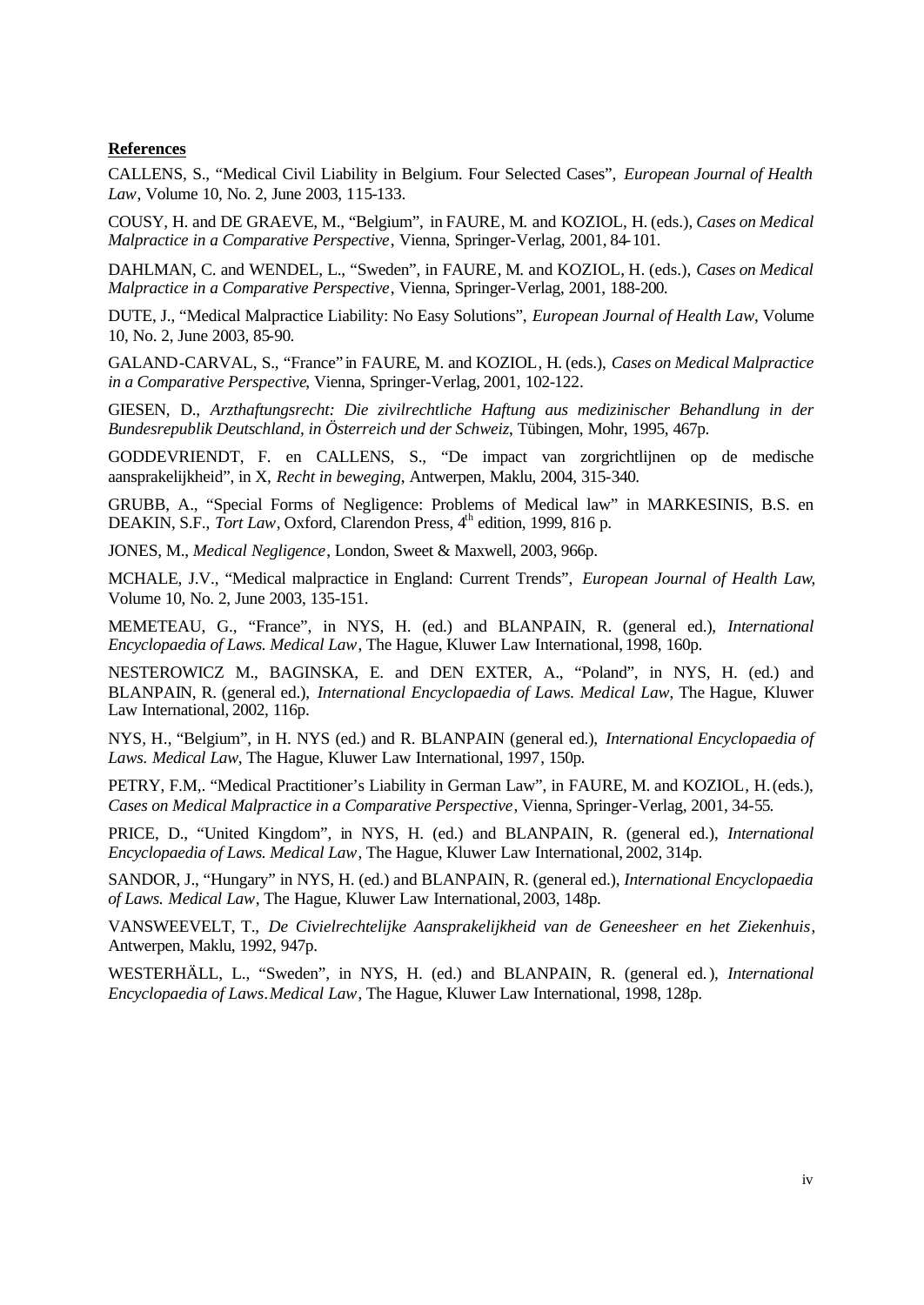## **Introduction**

l

During the debates at the plenary meeting in May 2004, the European Committee on Legal Co-operation (CDCJ) took account of the concerns expressed by some delegations, that is to say the increasing importance of medical liability in some Member States and the trend towards defensive medicine. An expert study was instigated aimed at providing the CDCJ with preliminary information and assessment concerning the probability of adopting a new instrument in the area of medical liability of physicians.

The study will focus on two aspects. In the first part of the study a comparative analysis of the legal and factual situation concerning medical liability in some Member States of the Council of Europe will be carried out. On the one hand, the study will analyse the liability of a physician for his own behaviour towards the patient which means that product liability and vicarious liability will not be included. When considering the physician's liability, a distinction will be made between liability for technical errors such as a wrong diagnosis or treatment (not respecting the standard of care) and liability for not respecting individual patients' rights (informed consent). On the other hand, attention will be paid to the 'medical malpractice crisis'. In this respect, the study will deal with topics such as number of complaints, damages awarded, defensive medicine, etc.

In the second part, the study will focus on the possibility of drafting an international legal instrument containing major common standards in the area of medical liability.<sup>1</sup> Again, a distinction will be drawn between medical liability as a consequence of violating the standard of care and liability for not respecting individual rights. In this respect, it is worth mentioning that with regard to individual patients' rights, the European Convention on Human Rights and Biomedicine already contains some common standards.

For the research, a number of interesting legal systems have been chosen. Given the limited scope of the project, it was not possible to address most of the European Countries in detail. Therefore, the authors have chosen countries from different regions: a German-oriented country (Germany), a southern country, namely France, a western country (Belgium) and two countries from Eastern Europe, Poland and Hungary. In addition, attention is also paid to the common law system (United Kingdom) and the Scandinavian model (Sweden).

Because of the limited scope of the project and due to the short period of time in which the study had to be completed, the authors relied extensively on the contributions in the *International Encyclopaedia of Laws: Medical Law* and on the contributions made in FAURE, M. and KOZIOL, H. (eds.), *Cases on Medical Malpractice in a Comparative Perspective*, Vienna, Springer-Verlag, 2001, 329p. For a few countries, some extra references are included.

 $<sup>1</sup>$  During the debates at the plenary meeting in May 2004, the CDCJ also asked whether a political consensus can be</sup> expected among the Member States on the adoption of such an international instrument. The study will not focus on this aspect since the answer will be considered by the CDCJ itself and further by the Committee of Ministers if the first two questions are answered positively.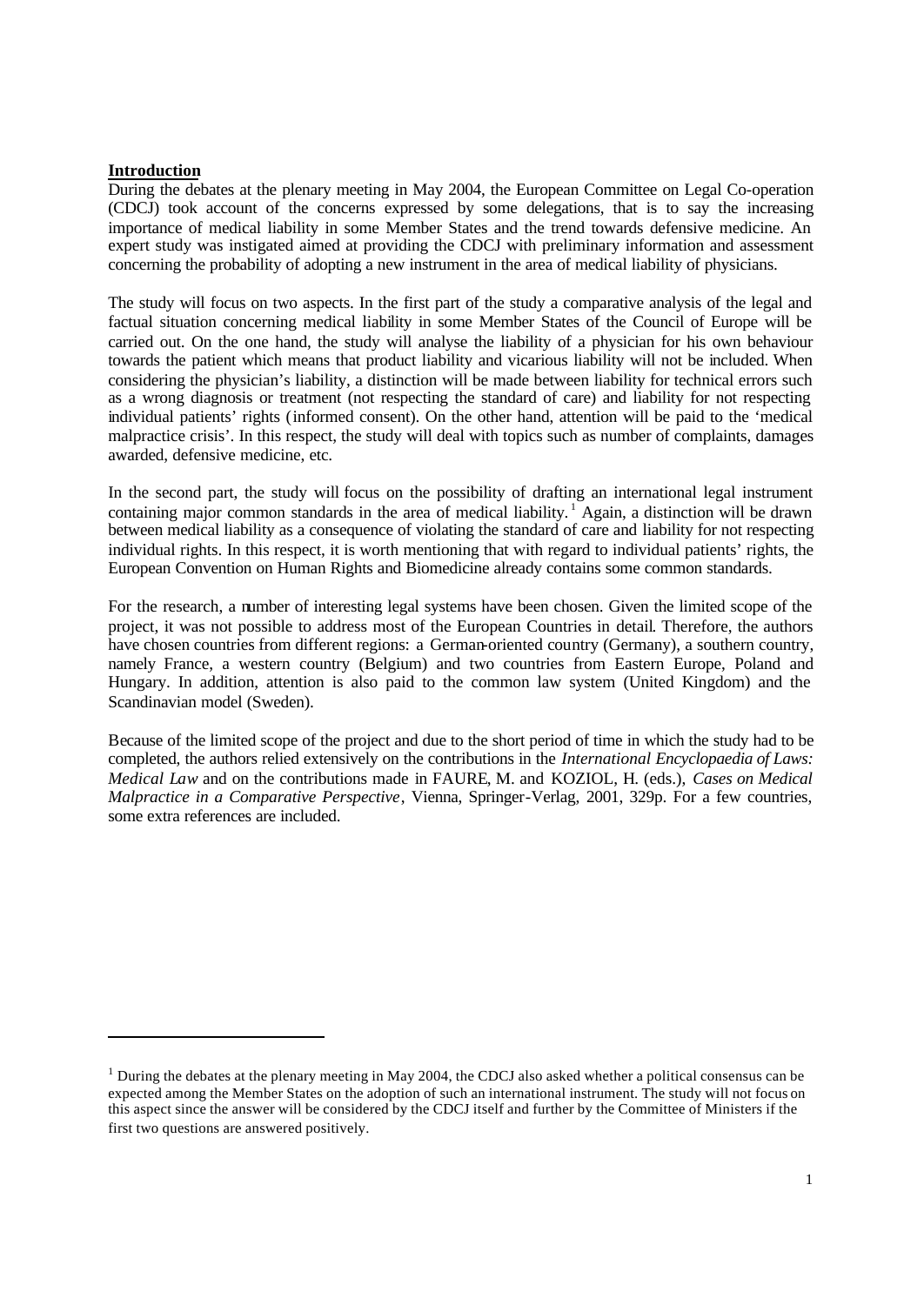# **Part I: Comparative study of the legal and factual situation in Member States in the Council of Europe**

# **A. Legal situation**

# **1. Medical malpractice liability of the physician: general remarks**

In order for a patient to succeed in a medical malpractice claim, certain requirements have to be met. A first necessary condition to hold a doctor liable is that the doctor is at *fault*, that is to say that he failed to act according to the required standard of care (a wrong diagnosis or treatment) or that he failed to respect individual patients' rights (failure to inform the patient properly concerning the risks related to the particular treatment). Once fault is established, the patient also has to demonstrate the *damage* suffered. Damage can be material or immaterial/moral. In most countries, it is generally accepted that the burden of proof rests upon the patient. Furthermore, as a third essential requirement, the patient also has to establish the *causal link* between the doctor's breach of duty and the damage suffered.

This study will focus on medical malpractice liability in some Member States of the Council of Europe. Once the required standard of care is established, attention will be paid to the different aspects of medical liability as outlined above. In addition, the study will also take a closer look at no-fault compensation schemes which some countries have set up.

# **2. Belgium and France**

Because of comparable developments of civil law in Belgium and France the authors have chosen to restrict themselves to a study of the situation in Belgium. However, there are also some significant differences which will be clarified in this paragraph.

# **2.1. Introduction**

In Belgium medical liability is not regulated by specific legislation, resulting in a situation in which civil liability as well as criminal liability of a physician for damage or injury caused by improper conduct are governed by the general rules of civil and criminal law. Civil liability of a physician can arise when an obligation, originating from contract between the physician and his patient or from tort, is not fulfilled. The French law of torts distinguishes two sets of rules, on the one hand the general rules in the Civil Code which are applicable to the contractual as well as non-contractual liability of individuals and private bodies (civil courts). On the other hand, there is a set of specific rules which are applicable to the liability of public authorities, *le droit de la responsabilité administrative* (administrative courts). However, despite the differences, both systems are mainly fault-based.

In both systems, concurrence of contractual and non-contractual liability is excluded<sup>2</sup>; article 1382 Civil Code is inapplicable when the fault was committed in the execution of a contractual obligation. In case, the breach is also a criminal act, an action in tort remains possible. However, tort liability is only relevant in case of damages to a third party or where services are rendered to a patient who is not in the position to give consent to the treatment.

# **2.2. Standard of care**

Following a decision of the French Court of Cassation (*Mercier* case), a *contract* between a physician and his patient results in an obligation *not to cure* the patient but to offer him medical help conscientiously and attentatively, in conformity with the data and advances of medical science<sup>3</sup>, in the sense that the current level of scientific progress should be taken into account. The Belgian Court of Cassation accepted this

<sup>2</sup> Court of Cassation, 7 December 1973, *Arr. Cass*. 1974, 395 cited in H. NYS, "Belgium", in H. NYS (ed.) and R. BLANPAIN (general ed.), *International Encyclopaedia of Laws. Medical Law*, Kluwer Law International, The Hague, 1997, 62-63.

<sup>&</sup>lt;sup>3</sup> French Court of Cassation, 20 May 1936 (Mercier) cited in H. NYS, "Belgium", in H. NYS (ed.) and R. BLANPAIN (general ed.), *International Encyclopaedia of Laws. Medical Law*, Kluwer Law International, The Hague, 1997, 63 and VANSWEEVELT, T., *De Civielrechtelijke Aansprakelijkheid van de Geneesheer en het Ziekenhuis*, Antwerpen, Maklu, 1992, 49.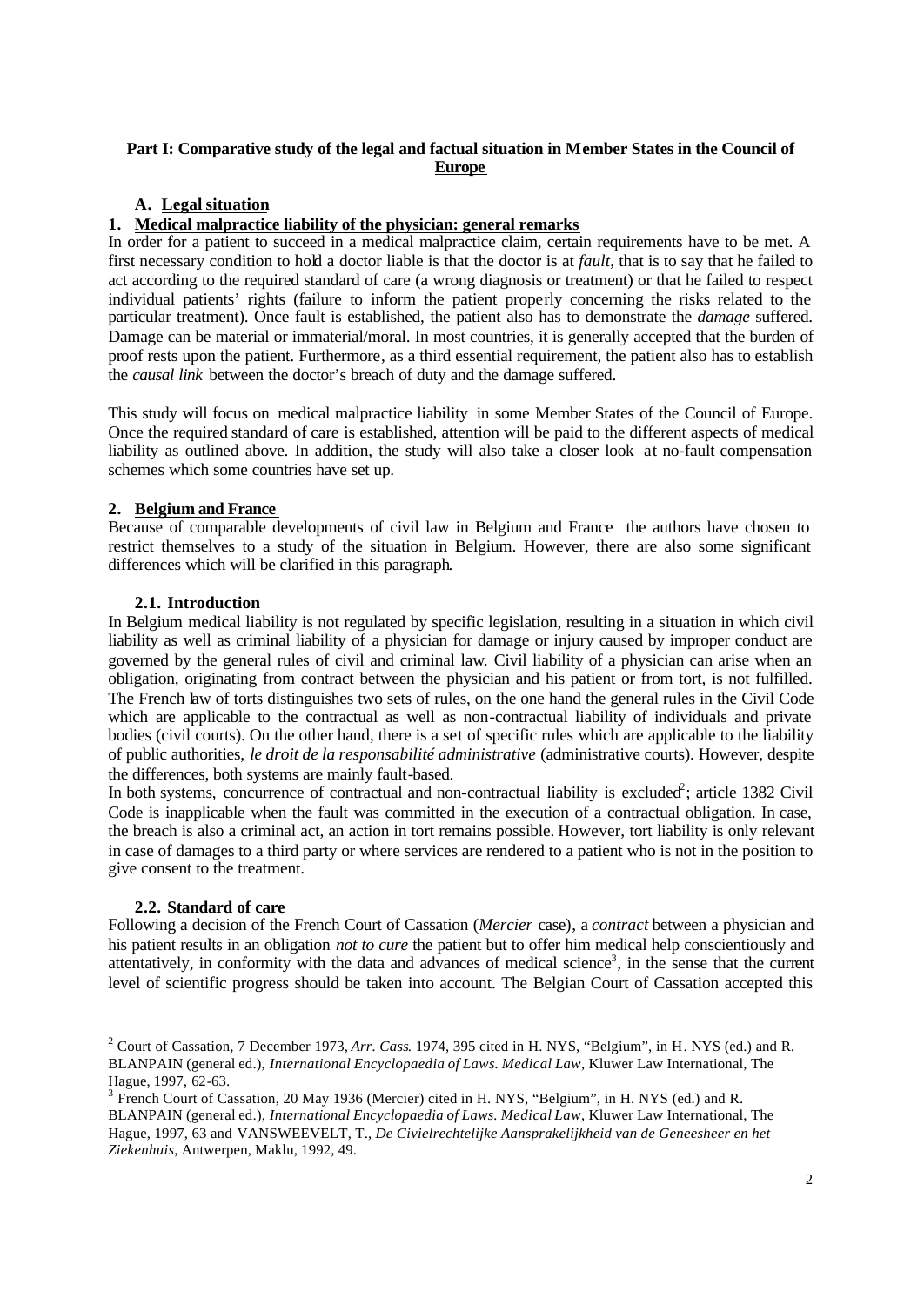view. Consequently, a physician is under the obligation to use reasonable care and skills (effort) but he is not required to cure the patient or to achieve a specific result (result obligation) since the outcome of a treatment is uncertain and not only depends on the skilled exercise by the medical practitioner but also on the physical state and reactions of the patient. As a result a patient must show that he suffered harm because of the physician's fault which can consist of negligence, lack of skill, improper information, etc. However, exceptions are made by the courts in cases where a physician uses a known treatment of which the outcome is certain and which is under full control of the physician. In such situations, the courts can hold a physician liable for not achieving a specific result unless the physician can prove that the failure was not attributable to him (eg. Sterilisation);

The obligation to exercise reasonable care and skills according to the status of medical science refers to the professional standard that implies that care should not lie below the care that would be shown in similar circumstances by a reasonable, careful physician. When defining reasonable care, the conduct of a physician is compared with that of the *bonus medicus* or the standard of the prudent and competent physician with the typical qualities and skills and placed in the same circumstances as the defendant physician (objective standard of care).

### **2.3. Fault**

Fault is the basis for a claim for malpractice either in contract or in tort. In the first place, we will consider the physician's liability for deviating from the standard of care and secondly, we will look at liability for not respecting patients' rights and other legal regulations.

## *2.3.1. Deviation of the standard of care*

The main obligation of a physician is to act in a prudent and diligent manner. He is not obliged to achieve a specific result; rather he has to conduct himself with proper care and skill. Deviation from the professional standard will be considered a fault for which a physician can be held liable, even if he regards his action as reasonable.

#### *2.3.2. Informed consent*

A patient has the right to be informed by his physician. The right to receive information and the duty to obtain consent from the patient are laid down in specific legislation concerning patients' rights; article 7 and 8 in the Belgian law on patients rights<sup>4</sup> and article L. 1111-2 and L. 1111-4 of the French law.<sup>5</sup> In general, the information which needs to be given should include diagnosis, choice of treatment (in accordance wit the theory of proportionality), risks, pain, alternatives, effects of (non-)treatment, etc. Furthermore, a physician needs to inform his patient in due time so that he is able to weigh all aspects of the treatment before consenting to it. With respect to the risks of a treatment, Belgian courts apply the theory of the normal and reasonable foreseeable risks. This means that the physician need not inform the patient about serious but exceptional risks or minor but frequent risks. However, in some cases it is decided that if the intervention is less necessary or urgent or if the intervention gives a poor result of improvement, the information must be more specific. On the other hand, it has also been argued that a physician needs to inform the patient about the risks that he believes are relevant for a normal person in the same circumstances whether or not to consent with the treatment (relevant-risk-theory). The latter opinion is supported by article 8 of the Belgian law on patient rights.

In France, the Cour de Cassation has recently altered the criterion of which risks the patient has to be informed.<sup>6</sup> Prior to the judgement, courts also adhered to the theory of the normally foreseeable risks. Nowadays, they look at the seriousness of the risk which means that serious risks have to be communicated to the patient even if those risks are of exceptional occurrence. However, it has been

<sup>&</sup>lt;sup>4</sup> Wet betreffende de rechten van de patiënt van 22 augustus 2002.

<sup>5</sup> Loi no 2002-303 du 4 mars 2002 relative aux droits des malades et à la qualité du système de santé.

<sup>&</sup>lt;sup>6</sup> Cour de Cassation, 7 October 1998, *Bulletin Civil* I, n° 291 cited in GALAND-CARVAL, S., "France" in FAURE, M. and KOZIOL, H. (eds.), *Cases on Medical Malpractice in a Comparative Perspective*, Vienna, Springer-Verlag, 2001, 105.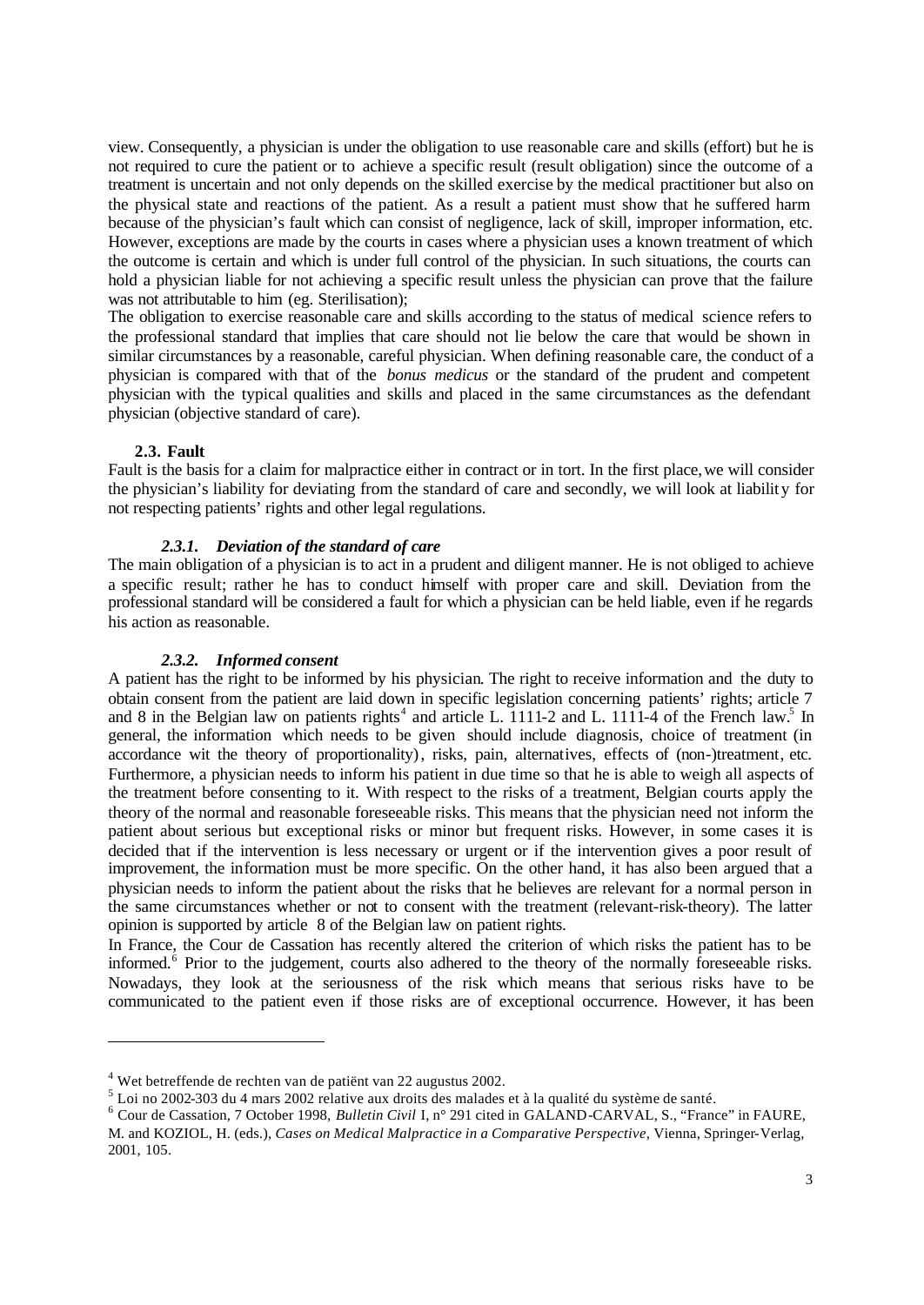established that a physician who has not given his patient all the information cannot be held liable for all the consequences of the realisation of the risk. Failure to warn has only deprived the victim of a chance to refuse. Recovery is therefore limited to a percentage of the loss suffered (loss of chance, see also  $\S 2.6.3$ .).<sup>7</sup> The duty of the physic ian to inform may be limited. In case of emergency, a physician is not obliged to give all necessary information to the patient at the moment of treating him. In addition, when the physician has good reason to withhold information in the best interest of the patient (therapeutic exception), he may withhold information. Whether this was justified, has to be proven by the physician. Finally, a physician does not have to inform the patient if the patient does not want to know. However, if it would seriously harm the patient or third parties, exceptions will be made.

Once a patient is properly informed, he has to consent to the treatment notwithstanding some exceptional situations such as an emergency. The need to obtain consent is based on self-determination and respect for physical integrity. Consent can be implied if the patient's will is certain . In order for a physician to start a treatment, consent of a patient needs to be real and given by a competent person and is only valid for the treatment consented to.

## *2.3.3. Administrative liability in France*

In general, a public hospital is only liable for fault which means that the patient must show that harm was caused by a fault of an agent of the hospital or by a fault consisting of a defective organisation. In order to establish liability of a public hospital, it is sufficient for a patient to proof mere negligence.<sup>8</sup> It follows that the patient carries the burden of proof but in some cases fault of the public hospital is presumed (e.g. iatrogenic infection). However, the presumption is rebuttable.

In addition, it has also been recognised that a public hospital can be held liable without the existence of a fault for so-called therapeutic risks. Two cases are important in this respect. In a one case, a hospital was held strictly liable for the unanticipated side-effects produced by a new medical technique.<sup>9</sup> The second case concerned ordinary medical techniques. *In casu*, the court accepted strict liability for the exceptional risks and stated that

*"when a necessary medical test or treatment carries a known but exceptional risk, and when there is no reason to think that it is likely to occur in the circumstances, the public hospital is liable for all the direct damaging consequences of the test or treatment, providing that they are not related with the patient's initial state of health,*<br>nonte its foregaseles qualition, and providing that the loss suffered by the patient is extremely ser *nor to its foreseeable evolution, and providing that the loss suffered by the patient is extremely serious'*.

Consequently, if the conditions are fulfilled and the causal link is established, a patient will be fully compensated for his loss without the need of establishing fault (strict liability).

#### *2.3.4. Strict liability in France in private law*

In general, French private law does not recognise strict liability. However, an exception is made in case of iatrogenic infections. It has been held by the Cour de Cassation that private doctors and hospitals are

<sup>7</sup> Cour de Cassation, 7 February 1990, *Bulletin Civil* I, n° 75 cited in GALAND-CARVAL, S., "France" in FAURE, M. and KOZIOL, H. (eds.), *Cases on Medical Malpractice in a Comparative Perspective*, Vienna, Springer-Verlag, 2001, 105.

<sup>8</sup> Conseil d'Etat, 10 April 1992, *Recueil Lebon*, 1992, 173 and Conseil d'Etat, 20 June 1997, *Recueil Lebon*, 1997, 254 cited in GALAND-CARVAL, S., "France" in FAURE, M. and KOZIOL, H. (eds.), *Cases on Medical Malpractice in a Comparative Perspective*, Vienna, Springer-Verlag, 2001, 104.

<sup>9</sup> Cour administrative d'appel de Lyon, 21 December 1990, *JCP* II, 1991, 21698 (*Gomez*) cited in GALAND-CARVAL, S., "France" in FAURE, M. and KOZIOL, H. (eds.), *Cases on Medical Malpractice in a Comparative Perspective*, Vienna, Springer-Verlag, 2001, 104.

<sup>10</sup> Conseil d'Etat, 9 April 1993, Recueil Lebon, 1993, 127 (*Bianchi*) cited in GALAND-CARVAL, S., "France" in FAURE, M. and KOZIOL, H. (eds.), *Cases on Medical Malpractice in a Comparative Perspective*, Vienna, Springer-Verlag, 2001, 104.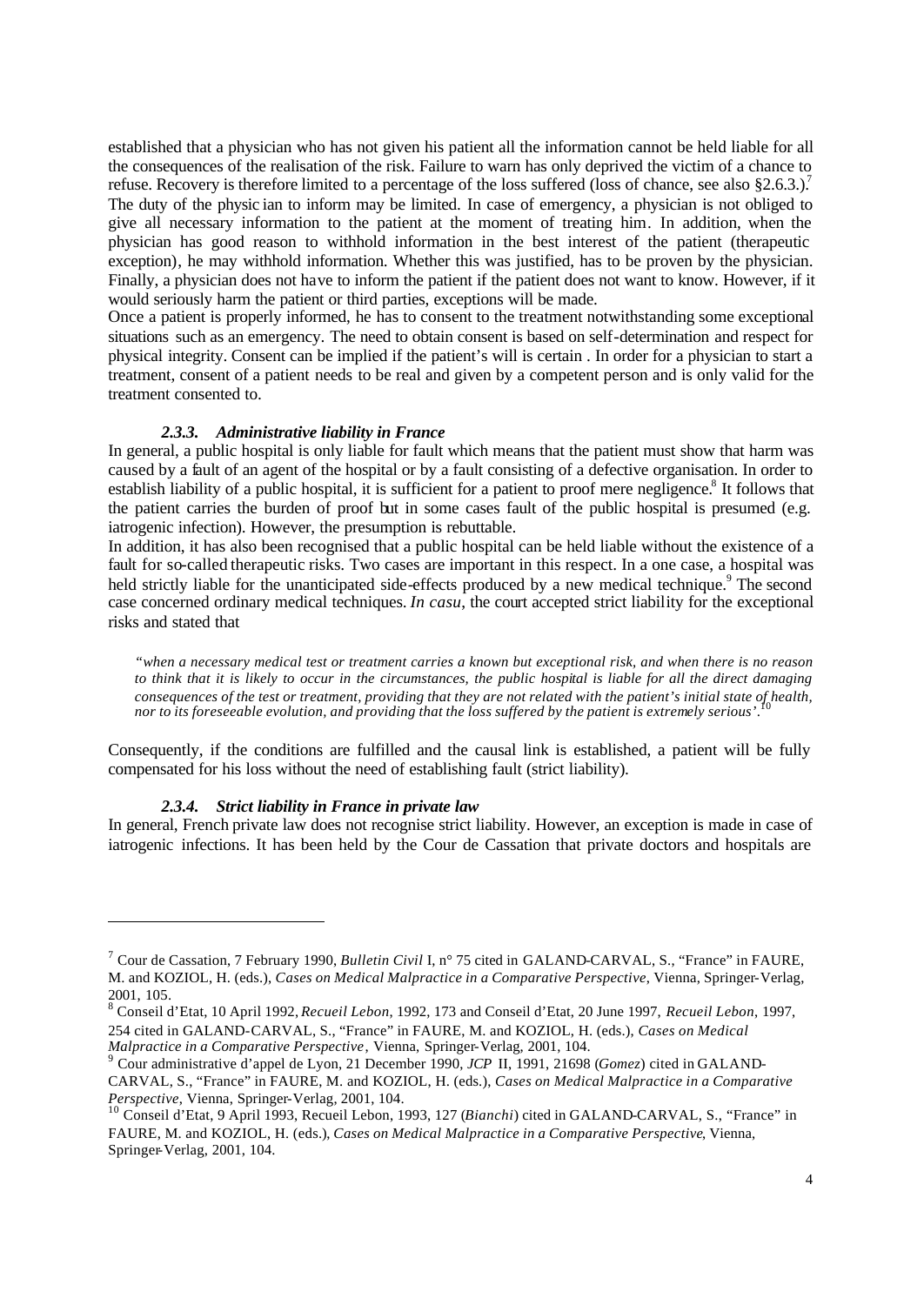strictly liable for iatrogenic infections contracted by their patients.<sup>11</sup> Whether an iatrogenic infection occurred or not is not defined by the court. However, one can expect that the court will adopt a wide definition by accepting iatrogenic infections as those which had not yet developed when the patient was admitted to the hospital. <sup>12</sup> In case, no iatrogenic infection seems to have appeared, the patient must fulfil the conditions of a civil claim.

### **2.4. Causal link**

The plaintiff must establish the causal link between the negligent behaviour of the physician and the damage suffered. Belgian case law adheres to the theory of equivalence of conditions meaning that any factor that has necessarily contributed to the existence of damage has to be considered as *a sine qua non* cause of the damage even if there was only a indirect link. In France, it is also up to the patient to establish that the physician's fault was a *sine qua non* for the loss and in addition, the causal relation needs to be established with certainty.

In cases where the physician had to achieve a specific result, liability will follow for not achieving the result unless he can prove the existence of an unknown cause such as force majeure, fault of a third party or fault of the patient.

# **2.5. Burden of proof**

# *2.5.1. General*

The burden of proof rests upon the injured patient who has to prove the facts of the case which constitute the physician's fault. Proving fault is not easy because it is not always clear whether the injury is a consequence of the fault. When it turns out to be impossible to prove fault, the patient must bear the risk of injury and damage. In addition, the patient must also prove damage and causality. It follows that the burden of proof resting upon the patient is heavy. Therefore, the courts have adopted in some cases the doctrine of *res ipsa loquitur*.

The burden of proof upon the patient differs according to the kind of obligation, that is to say the obligation to achieve specific result and the obligation to act with reasonable care and skills. With regard to the former, the patient has to prove that the result was not achieved while in the latter case, he has to prove that the physician did not act as a normal and prudent physician placed in similar circumstances would have done.

## *2.5.2. The burden of proof with respect to informed consent*

In case of injury a patient can sue the physician but he has to prove that the physician did not respect the right of the patient to be informed or improperly informed the patient and in addition, it has to be shown that, if he had been properly informed, he would not have consented to the treatment.<sup>13</sup> Furthermore, it is also up to the patient to prove that the physician did not ask for his consent after he had received the information.

However, some courts in Belgium took account of recent case law in France and decided that the physician must prove that the fulfilled his to duty to give information. <sup>14</sup> In France, the Court of Cassation held that a physician must fulfil the information obligation towards a patient and he must prove that he

<sup>&</sup>lt;sup>11</sup> Cour de Cassation, 29 June 1999, 1999, JCP II, 10138 cited in GALAND-CARVAL, S., "France" in FAURE, M. and KOZIOL, H. (eds.), *Cases on Medical Malpractice in a Comparative Perspective*, Vienna, Springer-Verlag, 2001, 113.

<sup>12</sup> GALAND-CARVAL, S., "France" in FAURE, M. and KOZIOL, H. (eds.), *Cases on Medical Malpractice in a Comparative Perspective*, Vienna, Springer-Verlag, 2001, 113.

<sup>13</sup> See Court of Appeal Bergen, 11 January 1999, *T. Gez/Rev. Dr. Santé* 1999-2000, 278 cited in CALLENS, S., "Medical Civil Liability in Belgium. Four Selected Cases", *European Journal of Health Law*, Volume 10, No. 2, June 2003, 116.

 $14$  Court of Appeal Liège, 30 April 1998, T. Gez/rev. Dr. Santé, 1998-1999,139; Court of Appeal Antwerp, 22 June 1998, T. Gez/ Rev. Dr. Santé, 1998-1999, 144 cited in CALLENS, S., "Medical Civil Liability in Belgium. Four Selected Cases", *European Journal of Health Law*, Volume 10, No. 2, June 2003, 125.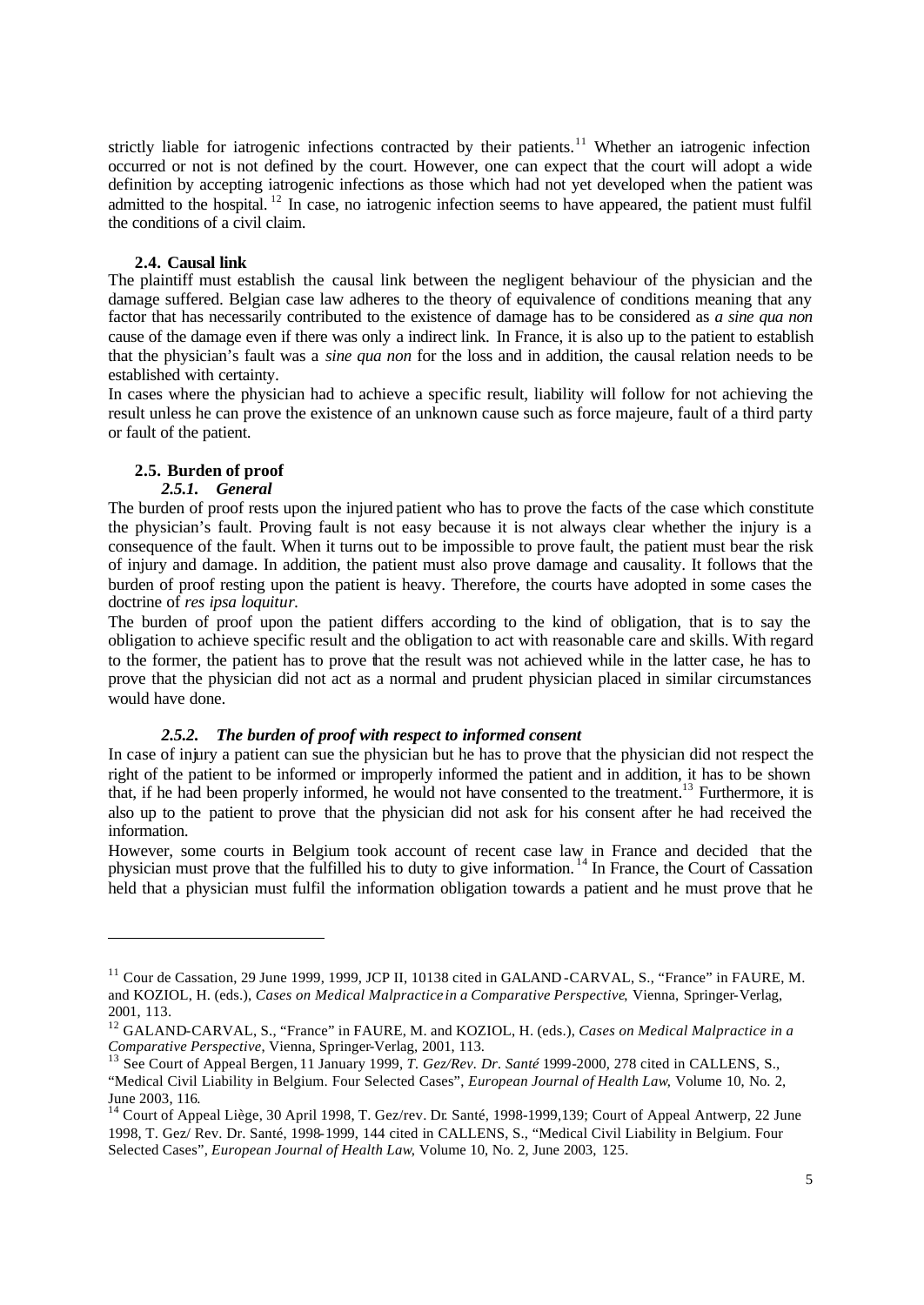provided the information.<sup>15</sup> The Conseil d'Etat adopted this solution and decided that the burden of proof of the information is on the hospitals and not on the patients.<sup>16</sup> This means that in case of doubt, the facts weigh against the physician.

The Court of Appeal of Liège decided that the burden of proof of informed consent is always on the physician. However, the Belgian Court of Cassation did not yet adopt that view.<sup>17</sup> The court motivated its decision by referring to the principle of presumption of innocence in penal cases. Consequently, in a civil case whereby a patient starts a claim based on transgression, the patient must still prove that all the facts of transgression are present. If the physician refers to a ground for justification, the patient must also prove that this justification does not exist. In a very recent case the Court of Cassation has confirmed its position (December,  $16<sup>th</sup>$ , 2004).

## **2.6. Damages**

#### *2.6.1. General*

A patient can only recover damages in respect of negligent medical treatment if he has actually suffered damage. All damage has to be compensated, including moral damages for pain and suffering. Damages will be determined by comparing the current situation with the situation the patient would be in if the fault would not have occurred. Compensation for damages arising out of a breach of contract is limited to what was foreseeable whereas in tort liability, there is no limit of compensable damage. In order for damage to be recoverable, it has to be personal, certain and legitimate.

#### *2.6.2. No-fault system*

However recently, one claims a system of no-fault to be implemented which would apply to therapeutic accidents. According to a no-fault system, compensation can be granted irrespective of a mistake of the physician. In France, such a system is introduced with respect to public hospitals (§2.3.3.). In Belgium, however, no such system exists yet. With respect to France, no-fault is regulated in title 4 of the law on patients rights.<sup>18</sup>

#### *2.6.3. Loss of chance*

In Belgian and French law<sup>19</sup> it is furthermore possible to claim damages for the loss of a chance to a better medical result. This was recognised by the Court of Cassation which confirmed the decision of the Court of Appeal holding a physician liable because of the loss of a chance of avoiding amputation or to have an amputation in a minor way.<sup>20</sup> In order for a claim for damages for loss of chance to succeed, it has to be established that the chance was ascertainable and not *de minimis*. The theory of loss of chance helps patients in establishing the causal link between fault and damage. It was also used to the issue of informed consent. In that case, the patient must only prove that, since he did not receive the required information, he lost the chance of giving consent based on all information.

<sup>15</sup> Cass. Fr., 25 February 1997, *T. Gez/Rev. Dr. Santé* 1997-1998, 338 cited in CALLENS, S., "Medical Civil Liability in Belgium. Four Selected Cases", *European Journal of Health Law*, Volume 10, No. 2, June 2003, 125. <sup>16</sup> Conseil d'Etat, FR., 5 January 2000, *AJDA*, 20 February 2000, 137 cited in CALLENS, S., "Medical Civil

Liability in Belgium. Four Selected Cases", *European Journal of Health Law*, Volume 10, No. 2, June 2003, 125.

<sup>17</sup> Cour de Cassation, 14 December 2001, *T. Gez/Rev. Dr. Santé* 2000-2001, 239 cited in CALLENS, S., "Medical Civil Liability in Belgium. Four Selected Cases", *European Journal of Health Law*, Volume 10, No. 2, June 2003, 124..

<sup>&</sup>lt;sup>18</sup> Loi no 2002-303 du 4 mars 2002 relative aux droits des malades et à la qualité du système de santé, Titre IV: "Réparations des consequences des risques sanitaires".

<sup>19</sup> Cour de Cassation, 8 July 1997, *Bulletin Civil*, n° 238; Cour de Cassation, 8 July 1997, *Bulletin Civil*, n° 239 cited in GALAND-CARVAL, S., "France" in FAURE, M. and KOZIOL, H. (eds.), *Cases on Medical Malpractice in a Comparative Perspective*, Vienna, Springer-Verlag, 2001, 115.

<sup>20</sup> Court of Cassation, 19 January 1984, *Arr. Cass*. 1984, 585 cited in H. NYS (ed.) and R. BLANPAIN (general ed.), *International Encyclopaedia of Laws. Medical Law*, Kluwer Law International, The Hague, 1997, 66.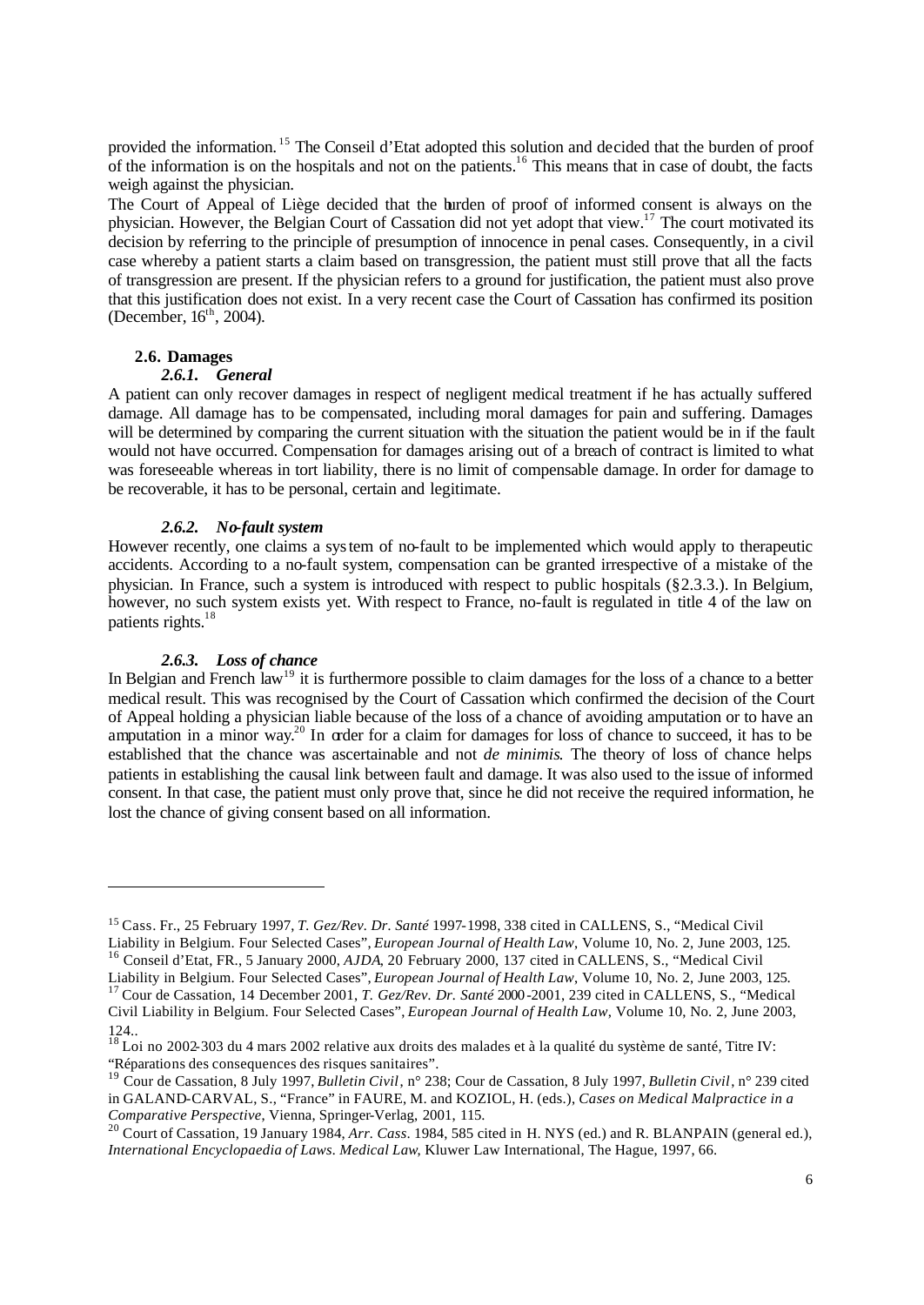# **3. United Kingdom**

# **3.1. Introduction**

In the United Kingdom, claims for medical malpractice can be based on contract (private patients), tort or equity. But in practice, most claims for damages are brought in the tort of negligence. The tort of negligence consists on the one hand of a legal duty to take reasonable care and on the other of a breach of that duty causing damage. The duty of care determines whether the injury or loss suffered by the patient can be actionable whereas breach of the duty refers to the standard of care with which a physician must comply in order to fulfil his duty of care towards the patient. Hence, it determines whether the physician acted negligent. In order for an action for negligence in common law to succeed, it has to be shown that the physician owed *a duty of care* to the patient, that there was a *breach* of that duty and that the breach *caused* the injury suffered by the patient.

# **3.2. Negligence**

# *3.2.1. Duty of care*

# *3.2.1.1. The existence of a duty of care*

The duty of care arises from the tort of negligence which imposes on the physician a duty of care not to unreasonably injure the patient when diagnosing, giving advice and undertaking the treatment of the patient. However, it does not depend upon the doctor's status, qualifications or expertise. Rather it is imposed by law when the physician undertakes care for a patient.<sup>2</sup>

A duty of care does not arise out of the mere formal establishment of a physician-patient relationship nor does a formal ending of the physician-patient relationship necessarily end the duty of care owed by the physician since continuing care may be required until it is reasonable to end the treatment. In order for a duty of care to arise, the physician must be requested to provide medical services or become aware that such services are required. Generally, the duty will arise if the physician embarks on the care for the patient. This was also recognised by Lord Nathan who alleged that 'the medical man's duty of care … is based simply upon the fact that the medical man undertakes the care and treatment of the patient'.<sup>22</sup> This implies that who presents himself as possessing special skills and assumes responsibility, thereby undertakes a duty of care. However, even a person who does not posses the necessary qualifications or expertise comes under the same duty of care since by undertaking the treatment he presents himself as having these qualities.

In cases where no relationship exists between the patient and the physician, the general law on omissions applies meaning that there is no legal obligation upon a doctor to act as the Good Samaritan. However, a physician who chooses to do so will owe a duty of care to the patient. The duty than arises from the performance of the act. With respect to hospital doctors, the situation differs. As soon as a team of health care providers has undertaken care for a patient, all members of the team will owe a duty of care regardless of whether at that stage any treatment has been provided.

In some cases, the existence of a duty of care is considered controversial, that is to say in cases where it would not be just, fair and reasonable to impose a duty of care or where insufficient foreseeability or proximity exists.

# *3.2.1.2. Scope of the duty of care*

The physician's duty of care towards his patient does not only involve the obligation not to cause harm but in some cases it also contains an obligation to exercise reasonable care, e.g. to prevent the patient from harming himself in case of psychiatric injury. As a result, a patient can bring an action for damages which

 $^{21}$  In *R. v Bateman*, the court ruled that 'if a person holds himself out as possessing special skill and knowledge and he is consulted, as possessing such skill and knowledge, by or on behalf of a patient, he owes a duty to the patient to use due caution in undertaking the treatment ... No contractual relation is necessary, nor is it necessary that the service be rendered for reward', [1925] 94, LJKB 791 at 794, cited in M. JONES, *Medical Negligence*, London, Sweet & Maxwell, 2003, 72.

<sup>&</sup>lt;sup>22</sup> Cited in A. GRUBB, "Special Forms of Negligence: Problems of Medical law" in MARKESINIS, B.S. en DEAKIN, S.F., *Tort Law*, Oxford, Clarendon Press, 4th edition, 1999, 273.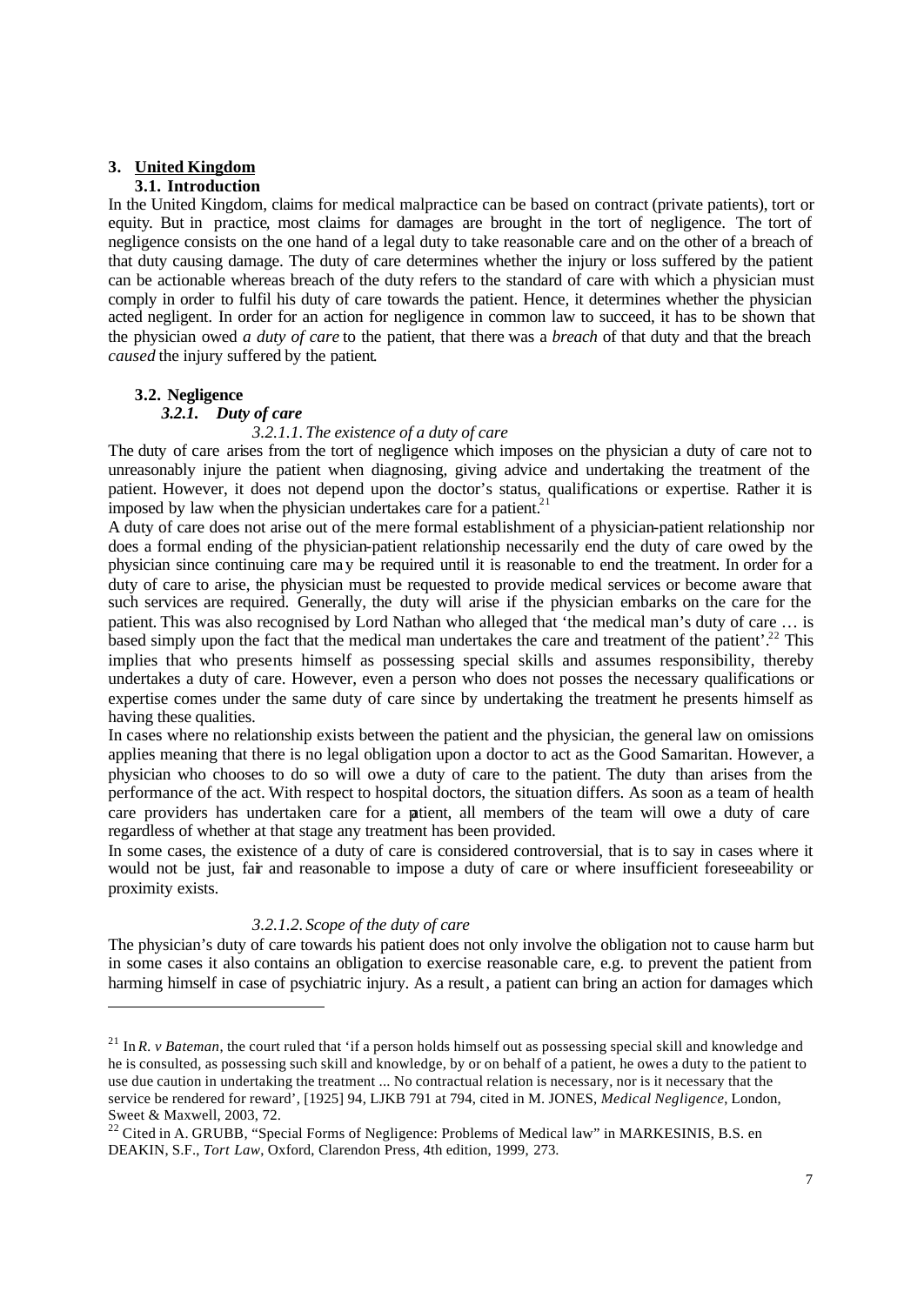can include damages for physical injury and financial loss as well as damages for mental distress and suffering arising out of the injuries.

Cases in which a patient has suffered purely financial loss as a result of a negligent advice or information on which he relied, fall under the principles of *Hedley Byrne & Co Ltd v Heller & Partners Ltd*<sup>23</sup>. Based on that judgement a physician can be held liable for economic loss relating to negligent misstatements if he advises a patient in circumstances in which he knows or ought to know that the patient will rely on it even where he was not consulted with a direct financial issue in mind (proximity). However, if the physician does not know that the patient intends to rely on his advice or if the patient relies upon it for an unexpected purpose, then it is likely that no duty of care will exist.

With regard to psychiatric injury a distinction can be made between psychiatric injury suffered as a result of physical injury and pure psychiatric injury. In the first case, the duty of care is not at stake but rather the issue of causation and remoteness because there was a pre-existing duty of care. Consequently, this kind of psychiatric injury can be actionable and non-pecuniary damages for pain and suffering can be claimed. With respect to pure psychiatric injury, the situation is much more complicated because no physical injury was sustained. In these cases, a distinction is made between primary victims who were directly or indirectly involved and thus within the range of foreseeable injury or believed they were within it. The other category, secondary victims, are victims who were an unwilling witness of injury caused to others. They can claim damages for psychiatric injury if, in addition to foreseeability, they can show that they had a close tie of love and affection with the person injured, that they were close to the incident or its immediate aftermath in time and space and that they directly perceived the incident.

## *3.2.2. Breach of the duty of care*

Whether a physician has breached his duty of care in the tort of negligence will be determined by considering whether his conduct was reasonable in all the circumstances of the case. If he acted reasonable, liability will be excluded. But failure to exercise the standard of skills and care that a reasonable acting health care professional would do in similar circumstances constitutes a breach of the duty of care.

#### *3.2.2.1. Standard of care*

Whether a physician acted negligent or not, is to be determined according to the so-called *Bolam* test. In *Bolam v Friern Hospital Management Committee* <sup>24</sup> McNair J ruled that

'… where you get a situation which involves the use of some special skill or competence, then the test whether there has been negligence or not is not the test of the man on the Clapham Omnibus, because he has not got this special skill. The test is the standard of the ordinary skilled man exercising and professing to have that skill. A man need not possess the highest expert skill at the risk of being found negligent … it is sufficient if he exercises the ordinary skill of an ordinary competent man e xercising that particular art.<sup>25</sup>

The ruling in *Bolam* implies that the standard of care with which a physician has to comply varies according to the type and degree of skill and care that the individual presents as having acquired. A physician is not to be judged according to the standards of the most experienced, most skilful, or most highly qualified member of the profession but by reference to the standards of the ordinary competent practitioner in that particular field.<sup>26</sup> Nor is a doctor to be judged by the standards of the least qualified or least experienced practitioner. Hence, a specialist owes a different duty of care to the patient than a general practitioner but as Lord Scarman added in *Maynard v West Midlands Regional Health* 

<sup>23</sup> [1964] AC 465 (HL) cited in M. JONES, *Medical Negligence*, London, Sweet & Maxwell, 2003, 78.

 $2^2$ <sup>1</sup> [1957] 2 All ER 118.

<sup>25</sup> [1957] 2 All ER 118, 121 cited in M. JONES, *Medical Negligence*, London, Sweet & Maxwell, 2003, 190-191.

<sup>26</sup> E.g. *R. v Bateman* [1925] 94, LJKB 791.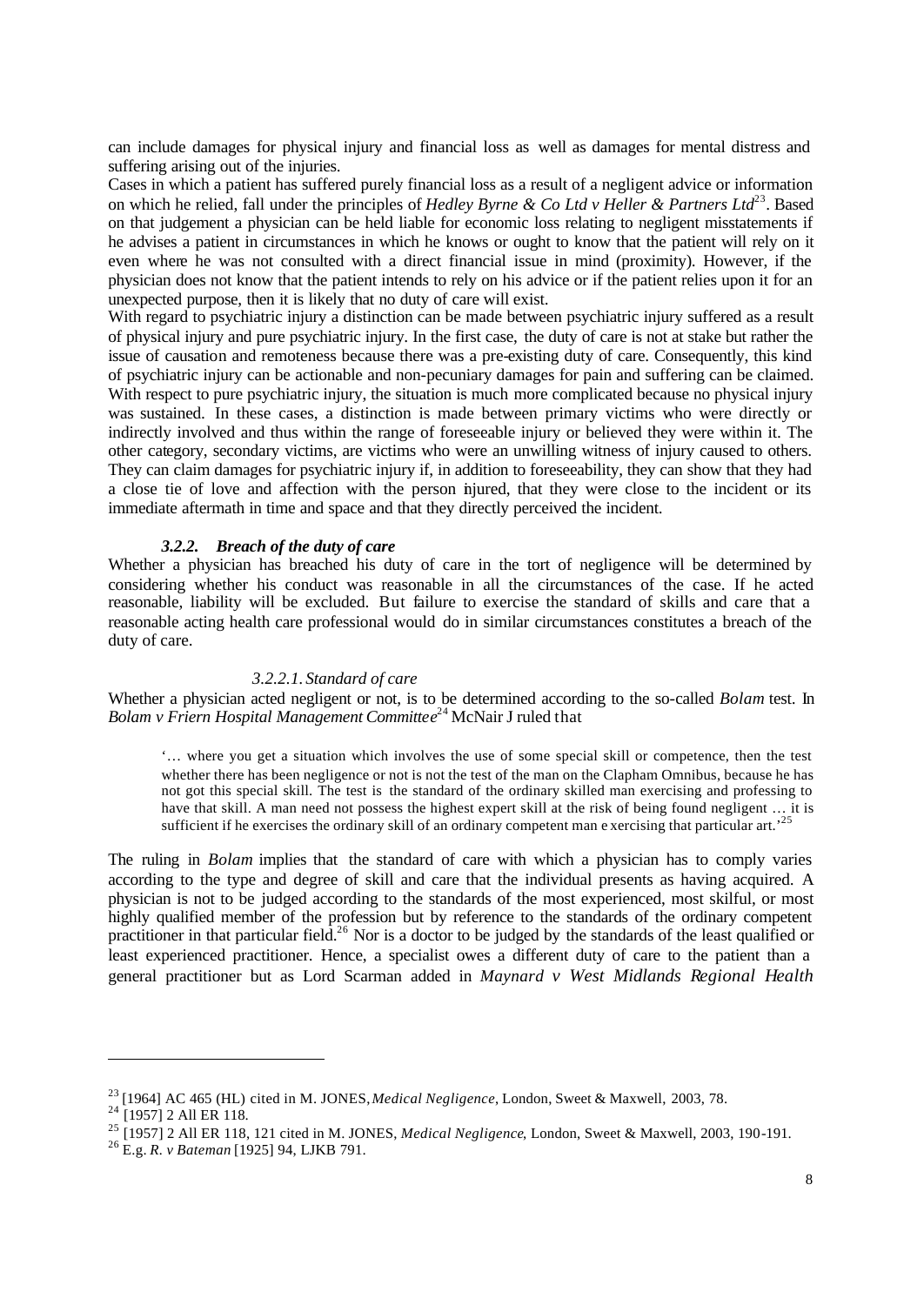*Authority*, '… a doctor who professes to exercise a special skill must exercise the ordinary skill of his speciality'. $^{2}$ 

In addition to exercising reasonable care, a physician is obliged to keep up to date with new developments in their particular field. In *Bolam* McNair J said that a health care professional cannot persistently and pigheadedly carry on with an old technique if it has been proved to be contrary to new medical practice. But the requirement is limited. It is considered to be too demanding to require a physician to read every article appearing in the medical press which is relevant to his practice. On the other hand the obligation to keep up to date is complicated because of the difficulty of determining when a new method has developed. In general, when the risks of the old procedure become known, so that it can be said that an ordinary and reasonably competent physician would have changed his practice, it will be negligent to continue to use the old procedure.

#### *3.2.2.2.Approved professional practice*

In general negligence will be avoided if there is evidence that the physician acted in accordance with common practice of similarly placed physicians. However, this evidence is not conclusive since the practice can be found negligent. In *Bolam* McNair J further stated that

'… a doctor is not guilty of negligence if he has acted in accordance with a practice accepted as proper by a responsible body of medical men skilled in that art … a doctor is not negligent, if he is acting in accordance with such a practice, merely because there is a body of opinion that takes a contrary view'.

Following this judgment, the courts considered compliance with an approved professional practice as conclusive evidence that the defendant was not negligent. The recognition of an approved practice further implies that health care professionals may adhere to practices which they have never followed before or with respect to a situation they have never encountered before.

In case where more than one approved practice exists, the *Bolam* judgement and the opinion of Lord Scarman in *Maynard* suggest that adherence to *any* of these responsible bodies of opinion will not lead to negligence since differences of opinion and practice will always exist in the medical profession. A court may prefer one body of opinion to the other but that is no basis for concluding negligence.<sup>29</sup>

In 1997, the House of Lords issued the 'new *Bolam'* test in *Bolitho v City and Hackney Health Authority*<sup>30</sup> . In the ruling, the court emphasised the need for any body of medical opinion to be reasonable and responsible. Lord Browne-Wilkinson said the following:

'… in some cases, it cannot be demonstrated to the judge's satisfaction that the body of opinion relied upon is reasonable or responsible. In the vast majority of cases the fact that distinguished experts in the field are of a particular opinion will demonstrate the reasonableness of that opinion … a reasonable view necessarily presupposes that the relative risks and benefits have been weighted by the experts in forming their opinions. But if, in a rare case, it can be demonstrated that the professional opinion is not capable of withstanding logical analysis, the judge is entitled to hold that the body of opinion is not reasonable or responsible.<sup>31</sup>

<sup>27</sup> *Maynard v West Midlands Regional Health Authority*, [1985] 1 All ER 635 at 638 cited in D. PRICE, "United Kingdom", in NYS, H. (ed.) and BLANPAIN, R. (general ed.), *International Encyclopaedia of Laws. Medical Law*, Kluwer Law International, The Hague, 2002, 96-97.

<sup>&</sup>lt;sup>3</sup> [1957] 2 All ER 118, 122 cited in M. JONES, *Medical Negligence*, London, Sweet & Maxwell, 2003, 191.

<sup>29</sup> In *Hucks v Cole* [1993] 4 Med LR 393 cited in M. JONES, *Medical Negligence*, London, Sweet & Maxwell, 2003, 202, a different approach was taken. The court ruled that '… if the court finds, on an analysis of the reasons given for not taking those precautions that, in the light of the current professional knowledge, there is no proper basis for the lacuna, and that it is definitely not reasonable that those risks should have been taken, its function is to state that fact and where necessary to state that it constitutes negligence …'. The fact that other professionals would have done the same was not conclusive evidence.

<sup>30</sup> [1998] AC 232.

<sup>31</sup> [1998] AC 232, 243 cited in M. JONES, *Medical Negligence*, London, Sweet & Maxwell, 2003, 204.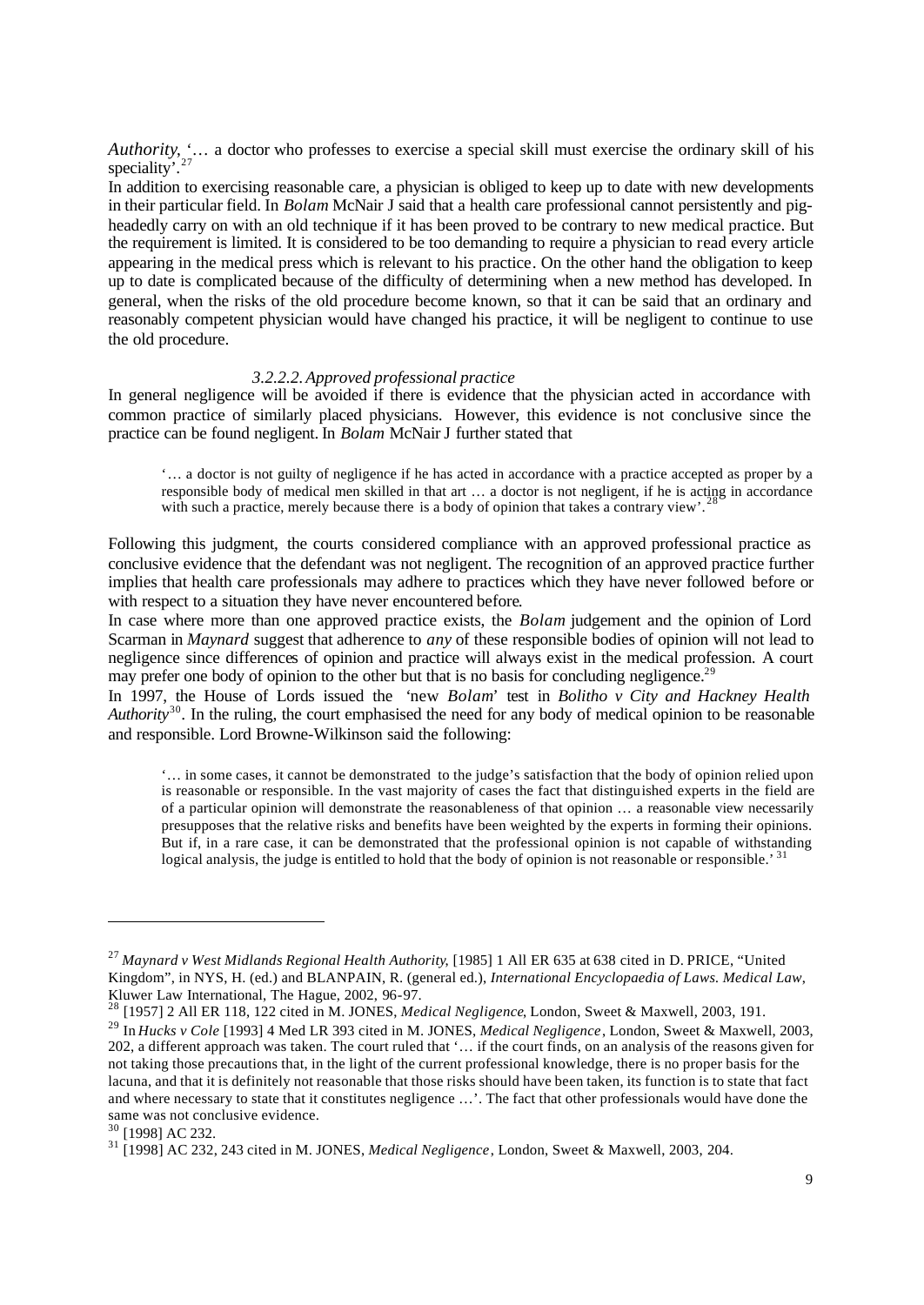This case shows that there is a greater judic ial willingness to scrutinize the opinions expressed by the body of professional opinion.

In cases where an approved practice is recognised, departure from that practice can constitute negligence but this evidence is not conclusive. The ultimate remains whether the physician acted in accordance with reasonable skill and care in the circumstances. In *Hunter v Hanley*<sup>32</sup> the court ruled that three elements are required to establish liability in cases where deviation from approved practice is alleged; there has to be a usual and normal practice  $(1)$  which the defendant has not adopted  $(2)$  and it has to be established that the actions of the physician would not be taken by a professional of ordinary skill if he had been acting with ordinary care (3).

## *3.2.2.3. Time*

Whether or not a breach of the duty of care occurred has to be judged at the time of its alleged occurrence which implies that the state of medical and scientific knowledge at the time of treatment is essential in finding negligence.<sup>33</sup> However, it has to be acknowledged that the standard of care varies along the lines of the circumstances under which the physician operates.

#### *3.2.2.4.Error in diagnosis and treatment*

The circumstances which can lead to a claim for negligence are diverse. Treatment or diagnosis can be performed in a careless way or a treatment can be omitted. In all cases, the conduct of the physician has to be tested according to the *Bolam* test for negligence. Because of the limited space, a brief overview of the most common mistakes will be given.<sup>34</sup> In the first place, a physician can be held liable if he fails to attend his patient when a reasonable doctor would have thought it necessary in the patient's best interest. Errors in diagnosis are a second group of mistakes. They can arise for various reasons such as failure to take a full medical history, a wrong diagnosis, failure to detect a serious illness or failure to revise the initial diagnosis, under- or overtesting, etc. Another category concerns errors relating to advice and communication, in particular failure to warn about the risks attached to a treatment. Finally, a physician can also be held liable for failures in treatment.

#### *3.2.3. Causation*

The third element in establishing negligence concerns the causal link between the breach of the duty of care and the damage suffered by the patient. In English law a distinction is made between factual causation and legal causation.

## *3.2.3.1.Factual causation*

A breach will be regarded a factual cause of the injury if it satisfies the 'but for test' that is to say would the patient have sustained such injuries 'but for' the defendant's breach of duty? It means that if the injury would have occurred in any event, then the breach of the duty will not be considered the cause of injury.<sup>35</sup> Consequently, when a physician has made an error in diagnosis but a correct diagnosis would not have led to a different treatment, it cannot be said that the error caused damage for which the physician was responsible. However, before embarking upon the 'but for test', it has to be established that the injury could have been caused by the breach of the duty of care. In cases where no scientific evidence supports this link, the test need not even to be posed. In case of more than one cause, causation can be established if the breach of duty materially contributed to the injuries. However, in many cases the cause of injury is

<sup>32</sup> 1955 SC 200 (Court of Session) cited in M. JONES, *Medical Negligence*, London, Sweet & Maxwell, 2003, 208. <sup>33</sup> Roe v Minister of Health [1954] 2 QB 66 (CA) cited in D. PRICE, "United Kingdom", in NYS, H. (ed.) and

BLANPAIN, R. (general ed.), *International Encyclopaedia of Laws. Medical Law*, Kluwer Law International, The Hague, 2002, 97.

<sup>34</sup> For a full, comprehensive overview, the authors refer to the M. JONES, *Medical Negligence*, London, Sweet & Maxwell, 2003, 966p.

<sup>35</sup> See *Barnett v Chelsea and Kensington Hospital Management Committee* [1968] 1 All ER 1068, cited in M. JONES, *Medical Negligence*, London, Sweet & Maxwell, 2003, 376.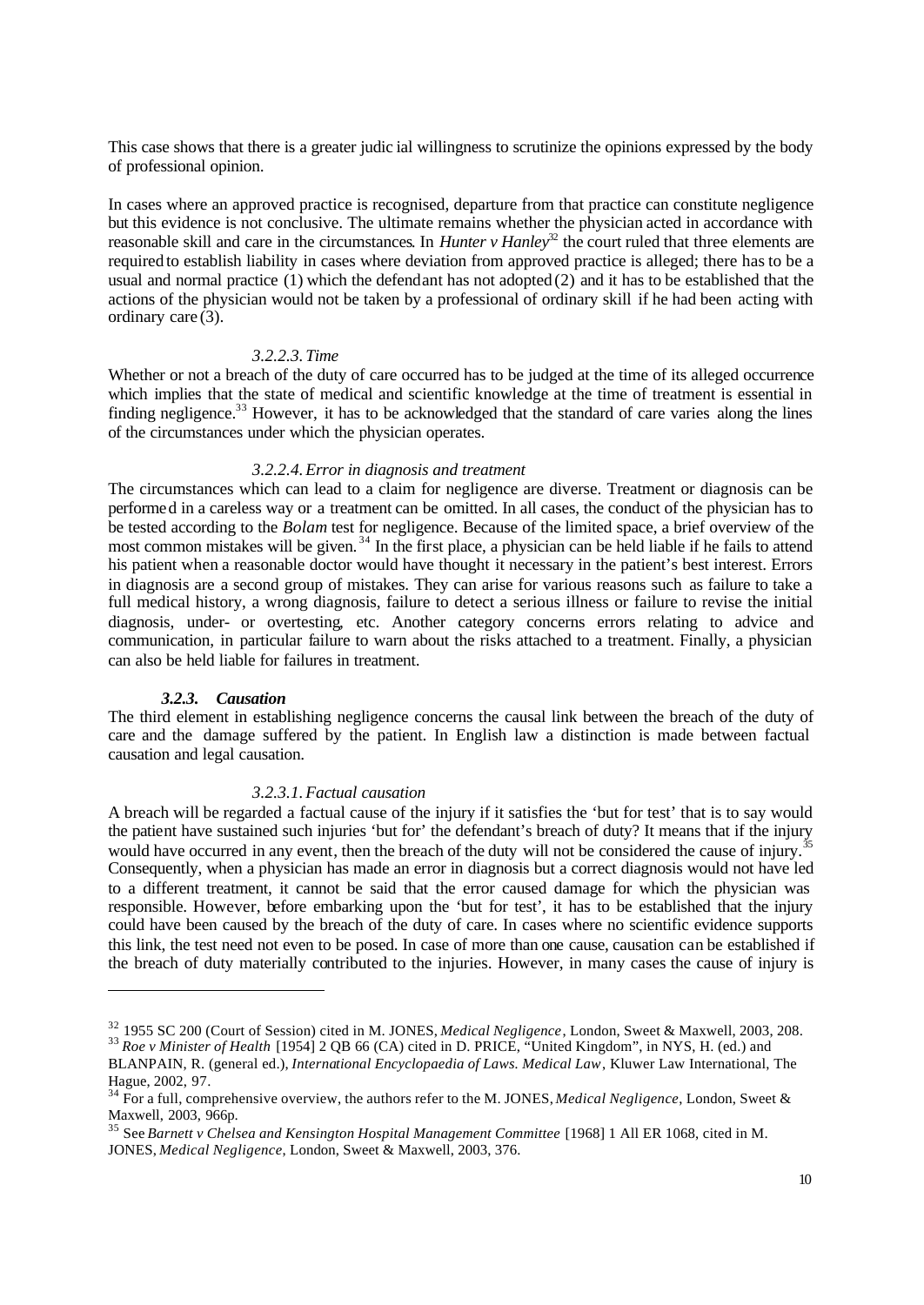unclear which led the House of Lords to decide that to materially increase the likelihood of injury was not sufficient to establish causation.<sup>36</sup>

In general, the 'but for test' can be seen as a filter to exclude actions that did not affect the outcome. But in some cases, it is inadequate. When there are two mistakes that both could have caused the damages but it is not clear which one substantially contributed to the damage, the test concludes that neither wrong caused the harm. The same can be said in case of successive causes.

## *3.2.3.2. Legal causation*

In many cases, it is possible to have more than one cause that satisfies the 'but for test'. It is than up to the court to choose which of these has to be treated as the cause in law. The court is not obliged to establish one action as the sole legal cause. In case there are two unrelated potential causes which can both have caused the injury, causality depends on the nature of the events and the order in which they occurred. It is also possible that an act of another person, without which the damage would not have occurred, occurs between the physician's negligence and the patient's injury. In these situations, the court must decide whether the defendant is accountable or whether there was a so-called *novus actus interveniens* in which case the causal connection has been broken.

#### *3.2.4. Burden of proof*

The burden of proof that the physician has been negligent and that that negligence caused damages to the patient rests upon the patient. Consequently, it is not up to the physician to show that he did not act negligent. This is even so in case where the doctrine of *res ipsa loquitur* applies. The patient has the burden of proof but the physician must adduce evidence to rebut the inference of negligence, in order to avoid a finding of liability. In these cases, the patient who has no or inadequate knowledge concerning the exact circumstances can rely on the mistake as evidence for negligence since the mistake would normally not have occurred in the absence of negligence and when it was under the control of the defendant.<sup>37</sup> This establishes a case against the physician and holds him liable unless the physician can offer an explanation of how the injuries might have occurred without any form of negligence.

With respect to causation, it is up to the claimant to prove that the physician's breach of his duty of care caused the damage to the patient. However, in cases where a connection between the negligence and the injury can be established, it can be difficult to show that the specific mistake of the physician actually caused the injury of the patient. In these cases, it us up to the court to decide whether there must have been some causal link. In some instances, the courts relieved patients from the 'but for test', in particular when there is scientific uncertainty. This means that when there are conflicting explanations, causation will be established if the patient can show that the breach of duty materially contributed to the injuries. He does not have to establish that it was the main cause.<sup>38</sup> In a later case, the House or Lords went further and stated that it was sufficient for a claimant to show that the defendant's breach of duty made the injury of risk more probable even though it was uncertain whether it was the actual case.<sup>39</sup> With respect to multiple defendants in breach of a similar duty, *Fairchild v Glenhaven Funeral Services Ltd*<sup>40</sup> applies in which it was considered unfair or unjust as a matter of policy to deprive a claimant of compensation because he is unable to prove the impossible.

<sup>36</sup> *Wilsher v Essex Health Authority* [1986] 3 All ER 801, cited in D. PRICE, "United Kingdom", in NYS, H. (ed.) and BLANPAIN, R. (general ed.), *International Encyclopaedia of Laws. Medical Law*, Kluwer Law International, The Hague, 2002, 101.

<sup>37</sup> *Scott v London & St. Katherine Docks Co* [1865] 3 H&C 596, cited in M. JONES, *Medical Negligence*, London, Sweet & Maxwell, 2003, 261.

<sup>38</sup> See *Bonnington Castings Ltd v Wardlaw* cited in M. JONES, *Medical Negligence*, London, Sweet & Maxwell, 2003, 386.

<sup>39</sup> See *McGhee v National Coal Board* [1956] AC 613 cited in M. JONES, *Medical Negligence*, London, Sweet & Maxwell, 2003, 387.

<sup>40</sup> [2003] AC 32, cited in M. JONES, *Medical Negligence*, London, Sweet & Maxwell, 2003, 390.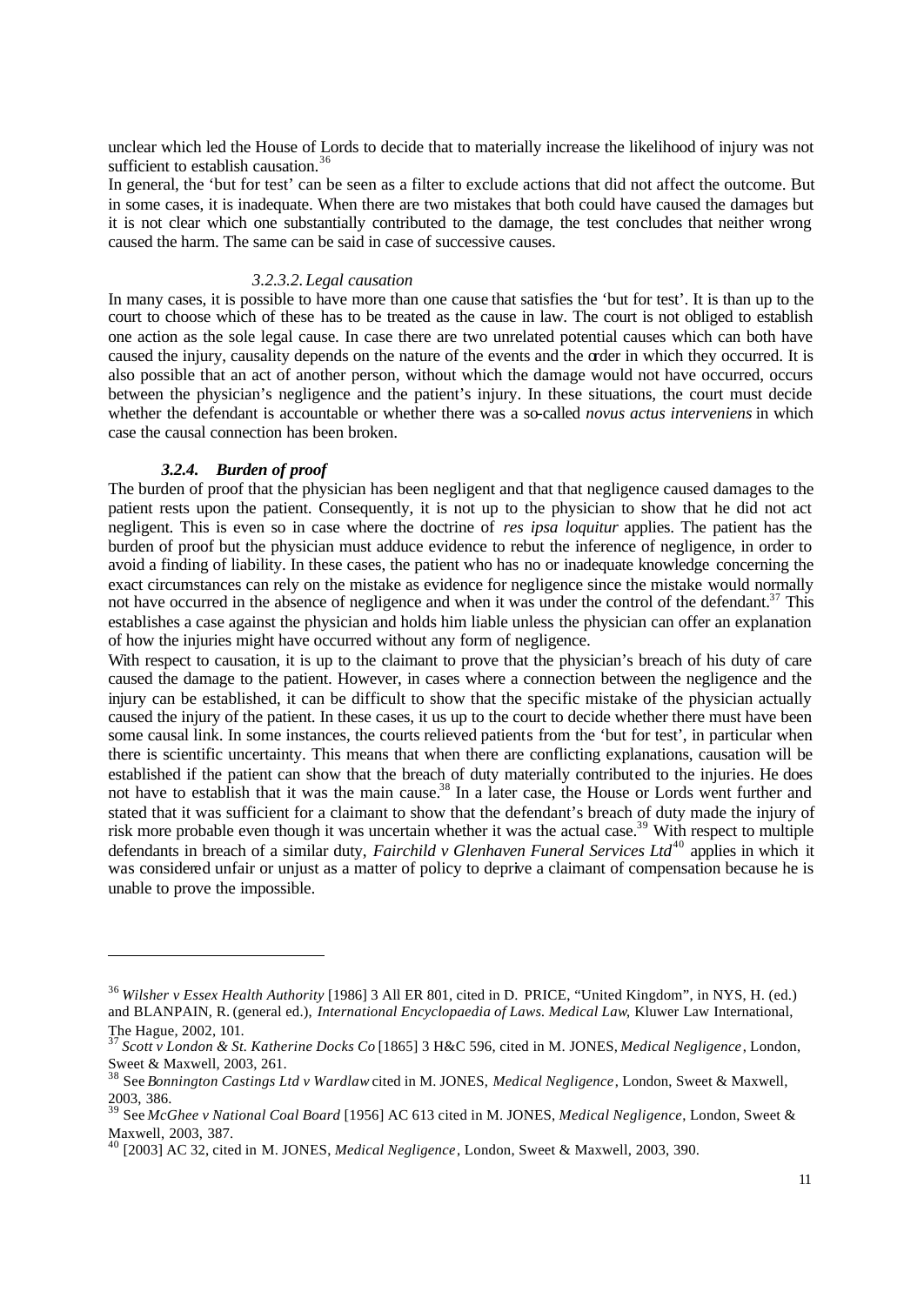## *3.2.5. Defences*

If a patient has succeeded in establishing the elements of tort, his action can still fail if the physician can rely on a general defence.

## *3.2.5.1.Volenti non fit injuria*

This defence relates to the fact that the patient with full knowledge of the nature and extent of the relevant risk agrees voluntarily to the unreasonable risk of harm created by the defendant's action. However, it is not the same as consenting to a treatment as a patient does not consent to the possibility of negligence.

## *3.2.5.2.Ex turpi causa non oritur actio*

This action prevents a patient from relying on his own illegal or immoral conduct.

### *3.2.5.3.Contributory negligence*

Where damages are partly attributable to the fault of the patient, the damages may be reduced based on the principles of contributory negligence. Here the general principle in the Law Reform (Contributory Negligence) Act 1945 applies meaning that an award of damages will be reduced to the extent the court thinks just and equitable having regard to his responsibility for the damage.

#### *3.2.6. Damages*

The general principle in tort law is that the patient should be fully compensated for all the losses he suffered. The patient can bring one action in respect of a tort. It is not possible to bring a second action based on the same facts. In the first place the patient is entitled to be restored to the position that he would have been in had the tort not been committed. When this is not possible, damages will be paid. They can consist of pecuniary and non-pecuniary losses. Pecuniary losses will be directly calculated and include amongst others medical expenses and loss of earnings (past and future). Non-pecuniary loss on the other hand, consists of pain and suffering which occurred because of the injury. Restoring the patient in his old position is in these cases mostly not possible. Therefore, damages will be paid that are fair and reasonable.

#### **3.3. The duty to disclose information and consent**

#### *3.3.1. Battery*

In general, an intentional interference with the body of another person without a lawful excuse constitutes the tort of battery. In the medical context this means that a treatment requires the consent of a competent patient otherwise it will be unlawful. In addition, a physician will also be liable if he acts outside the boundaries of consent given by the patient. In general, the burden of proof with respect to informed consent rests upon the physician who has to prove that he acted with the patient's consent.

For consent to be valid a patient has to be competent, the consent should be real, voluntary and not reached as a result of undue influence and the patient should have received a minimum level of information concerning the nature of the procedure (purpose and effects). A patient's consent is real if he is adequately informed about what he is agreeing to. However, from *Chatterton v Gerson*<sup>41</sup> it follows that a failure to inform the patient fully of the details of the possible consequences does not render the treatment an assault. Furthermore, once the patient is informed in broad terms and gives his consent, it is regarded as real. In these cases, actions for damages had to be based on negligence as result of which the patient must prove the breach of the duty to inform and, had the duty not been breached, that he would not have consented to the treatment. In *Sidaway v Board of Governors of the Bethlem Royal Hospital<sup>42</sup>* the Court of Appeal repeated the doctrine by declaring that only when consent is obtained by fraud or misrepresentation of what has to be done, there is no true consent.

<sup>41</sup> [1981] QB 432 cited in M. JONES, *Medical Negligence*, London, Sweet & Maxwell, 2003, 472.

<sup>42</sup> [1984] QB 493 cited in M. JONES, *Medical Negligence*, London, Sweet & Maxwell, 2003, 474.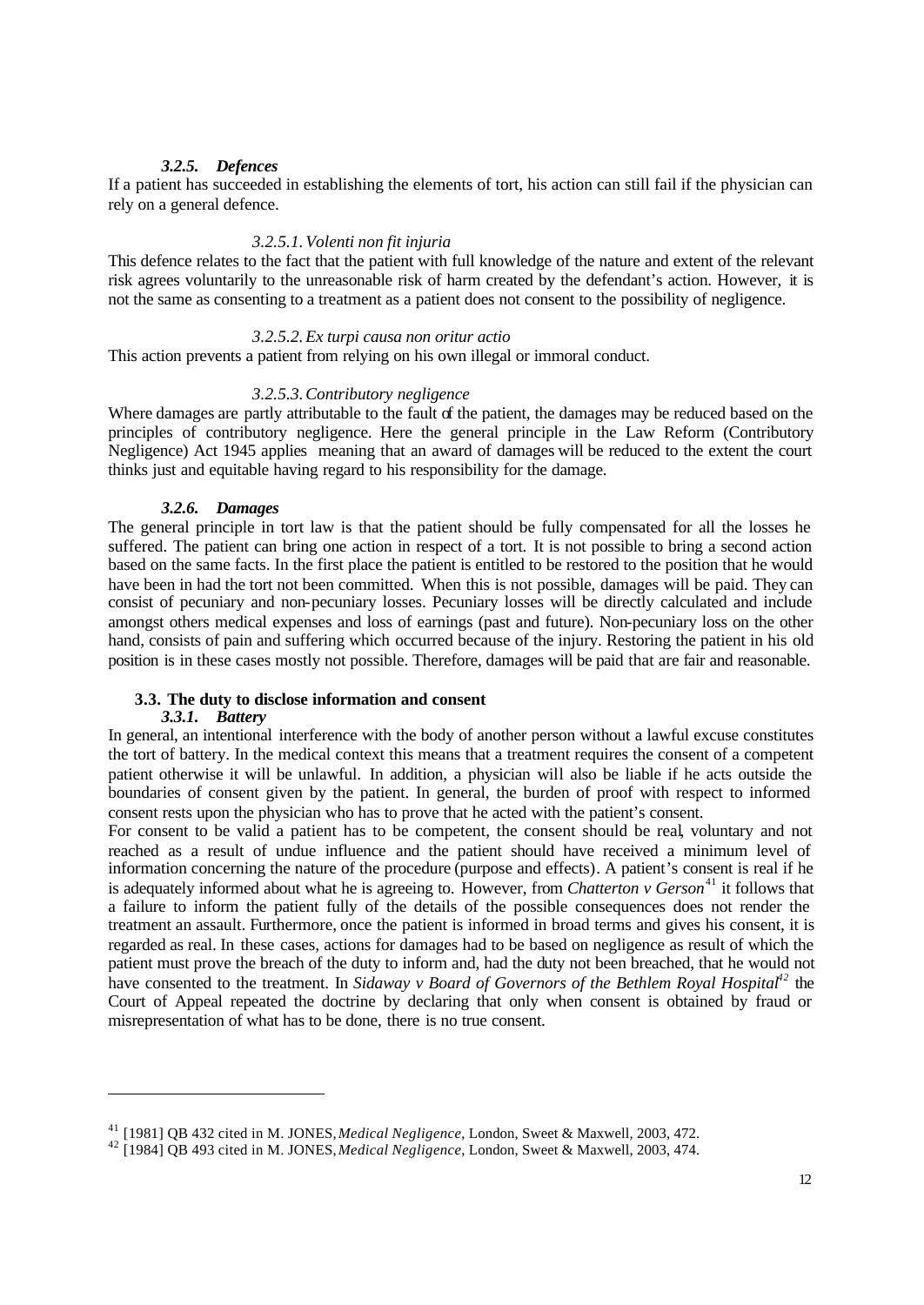## *3.3.2. Negligence*

Although the *Bolam* case was principally concerned with diagnosis and treatment, it also contained elements with respect to the standard of disclosure of risks. The leading case concerning the standard of disclosure to make consent valid was *Sidaway v Board of Governors of the Bethlem Royal Hospital.<sup>43</sup>* The case affirmed the traditional English view that the standard of disclosure was that of a reasonable doctor and not that of the prudent or reasonable patient which was acknowledged in other jurisdictions. The Court of Appeal, affirming the trial judge, stated that

'the relationship of doctor and patient must carry with it some duty to give information to the patient which will enable him ... to reach a rational decision. ... What information should be disclosed and how and when it should be disclosed is very much a matter for professional judgment, to be exercised in the context of the doctor's relationship with a particular patient in particular circumstances…'.

Furthermore, it was said that a duty of care included disclosing as well as withholding such information as was reasonable in all the circumstances to place the patient in a position to make a rational choice. The House of Lords affirmed the decision of the Court of Appeal by a majority of four to one. Only Lord Scarman dissented by referring to the prudent patient or reasonable patient test. Under this test, a physician must disclose all material risks unless one of the exceptions applies, that is to say an emergency or when the information would be harmful to the patient. The other Law Lords affirmed the reasonable physician test, applying *Bolam*. Consequently, they were of the opinion that to prove negligence a plaintiff must show that the physician fell below the standard of practice regarded as proper by a competent body of professional opinion and accordingly the physician was not under a duty to warn a patient of any material risk. However, an additional remark was made. In some circumstances disclosure of a particular risk might be obviously necessary to an informed choice on the part of the patient so that no reasonably prudent medical man would fail to make it even when no expert witnesses condemn the non-disclosure as being in conflict with accepted and responsible medical practice. In the later case of *Pearce v United*  Bristol Healthcare NHS Trust<sup>44</sup>, the court seemed to combine the prudent patient and the reasonable doctor test. It was held that

'if there is a significant risk which would affect the judgement of the reasonable patient, then in the normal course it is the responsibility of the doctor to inform the patient of that significant risk, if the information is needed so that the patient can determine for him or herself as to what course he or she should adopt'.

The facts that have to be disclosed to a patient are not easy to determine. In general it is easier to state what information need not to be disclosed. Amongst others, there is no obligation to disclose information which will, according to the doctor, be harmful to the patient (therapeutic privilege) or when the patient does not want to know the information Furthermore, the doctor is not obliged to make sure that the patient understands, he must make a reasonable effort to communicate information, taking into account the patient's condition at the time of explaining the risks. Since a few years the General Medical Council has issued advice on what has to be told to the patient before he gives his consent, *Seeking patients' consent: the ethical considerations*. <sup>45</sup> In addition, a physician must disclose additional information if the patient specifically asked about the risks. The physician than has to tell the patient whatever he wants to know.

### **4. Sweden**

# **4.1. Introduction**

The basic statute concerning health care in Sweden is the Health and Medical Care Act (HSL) providing the basic terms and conditions for the provision of health care and stipulating who is entitled to receive

<sup>43</sup> M. JONES, *Medical Negligence*, London, Sweet & Maxwell, 2003,524.

<sup>44</sup> [1999] PIQR 53 cited in M. JONES, *Medical Negligence*, London, Sweet & Maxwell, 2003, 529.

 $45$  February 1999, www.gmc -uk.org.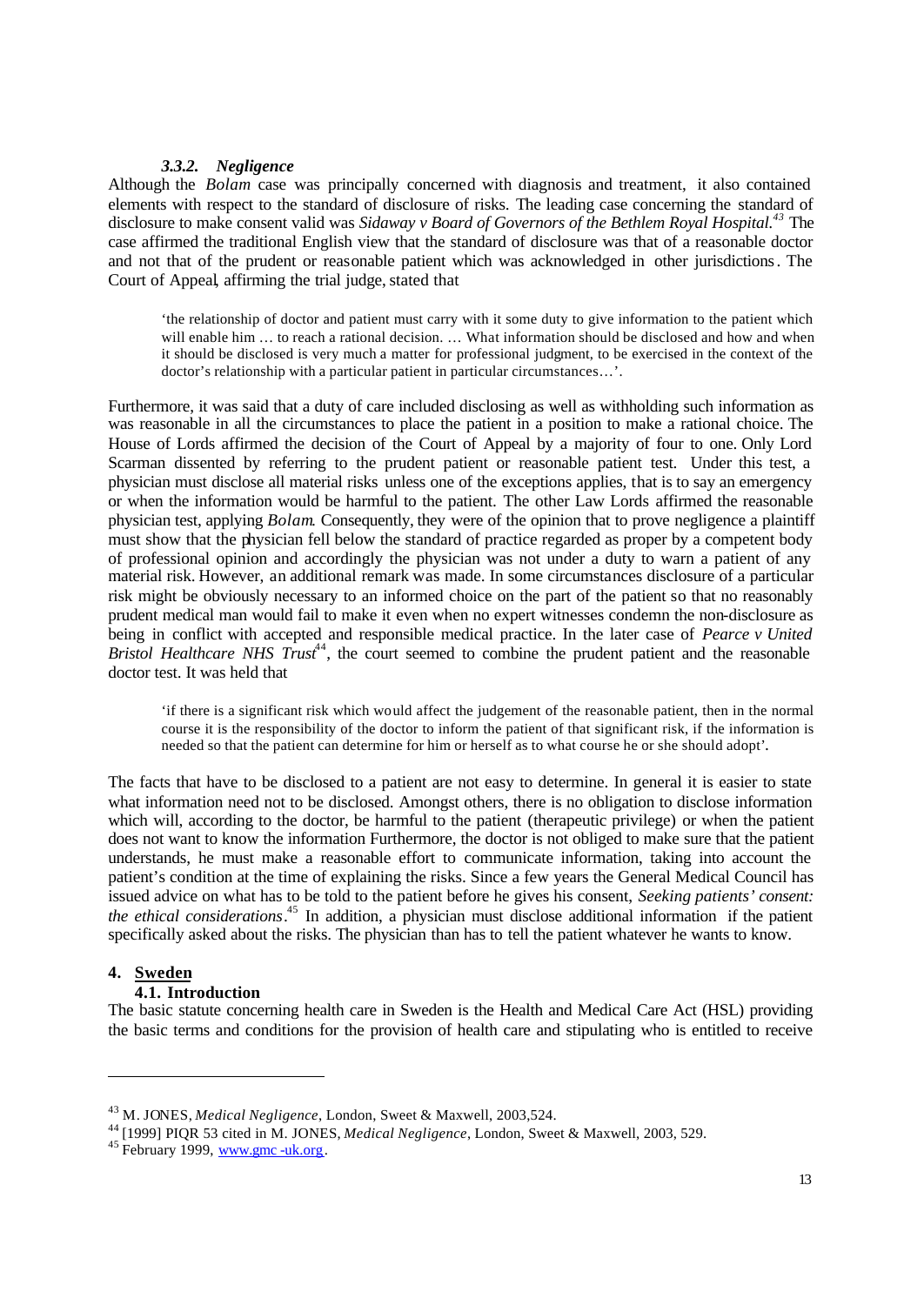health care. One of the requirements of this Act is that health care should be carried out in a manner which complies with the requirements of *good care* (§2a).

In case of liability, a distinction is made between two forms of medical liability; medical guidance liability and medical professional liability. The former is a privilege of only a few health care professionals and entails a general duty to supervise and an authority to give subordinate practitioners directions and advice on how to perform their tasks in the best and most secure manner, whereas the latter is the personal liability of health care professionals for the way they are performing their tasks. Because of the limited scope of the study, only the personal liability of the physician will be scrutinised and no further attention will be paid to the medical guidance liability.

### **4.2. Standard of care**

As stated in the introduction, the Health and Medical Care Act requires health care to be carried out in a way that complies with the requirements of good care. This implies in the first place that health care professionals possess the prerequisite knowledge and competence and that they have good material and equipment at their disposal since they have a duty to give all patients competent and appropriate care. A second implication of good care is the fact that physicians are obliged to treat their patients in accordance with scientific knowledge and professional experience. This implies that a physician has the duty to have a reasonable and competent degree of skills resulting from education and the experience obtained from working with patients. Giving improper treatment or withholding proper treatment constitutes negligence in the same way as carrying out a treatment without the proper and reasonable standard of skill and competence or omission of a treatment can be *contra legem artis*. What standard of skill and care is to be applied depends upon the state of medical science at the time of the treatment.

The requirement to act in accordance with scientific knowledge and professional experience is also expressed in the law. The General Instruction for Physicians gives some further guidance concerning the extent of professional liability. According to that instruction, all physicians shall in accordance with scientific knowledge and professional experience give the patient advice, and if possible, the treatment that the circumstances of the patient require. The National Welfare Board added that the purpose of the requirement is 'to assure the best possible care for the individual patient and to form a framework for the activities of the medical personnel. It does not necessarily require that, for example, new methods are excluded from use, but rather that clinical trials must be conducted in a scientific way so that an evaluation can be made. The requirement still allows for medical progress'.<sup>46</sup>

## **4.3. Fault**

## *4.3.1. Violation of the standard of care*

A negligent mistake in diagnosis can be a ground for claiming compensation if the physician did not act in accordance with the required standard of care. When making a diagnosis, a physician must perform his function in conformity with the standard of due care which exists within the medical profession. As stated in the previous paragraph, that standard requires acting with scientific knowledge and professional experience. In general, a high standard is applied. An example of an erroneous diagnosis can be found in the so-called *Luxation Case*. <sup>47</sup> In that case, the Swedish Supreme Court found a mistake which could only have been avoided through an exceptionally careful examination negligent. This ruling implies that a doctor, making a mistake in diagnosis, can be exempted from liability if the mistake could just as well have been made by a careful and experienced specialist.

The abovementioned concerning the standard of care when making a diagnosis is also applicable to the choice of the method of treatment and how the treatment is to be performed. It follows that in all cases of malpractice Swedish Courts apply a high standard of care. However, it should finally also be mentioned

<sup>&</sup>lt;sup>46</sup> Letter of the National Social Welfare Board on 10 February 1976, cited in L. WESTERHÄLL, "Sweden", in NYS, H. (ed.) and BLANPAIN, R. (general ed.), *International Encyclopaedia of Laws. Medical Law*, Kluwer Law International, The Hague, 1998, 57.

<sup>47</sup> *NJA* 1974, p. 99 cited in C. DAHLMAN and L. WENDEL, "Sweden", in M. FAURE and H. KOZIOL (eds.), *Cases on Medical Malpractice in a Comparative Perspective*, Vienna, Springer-Verlag, 2001, 193.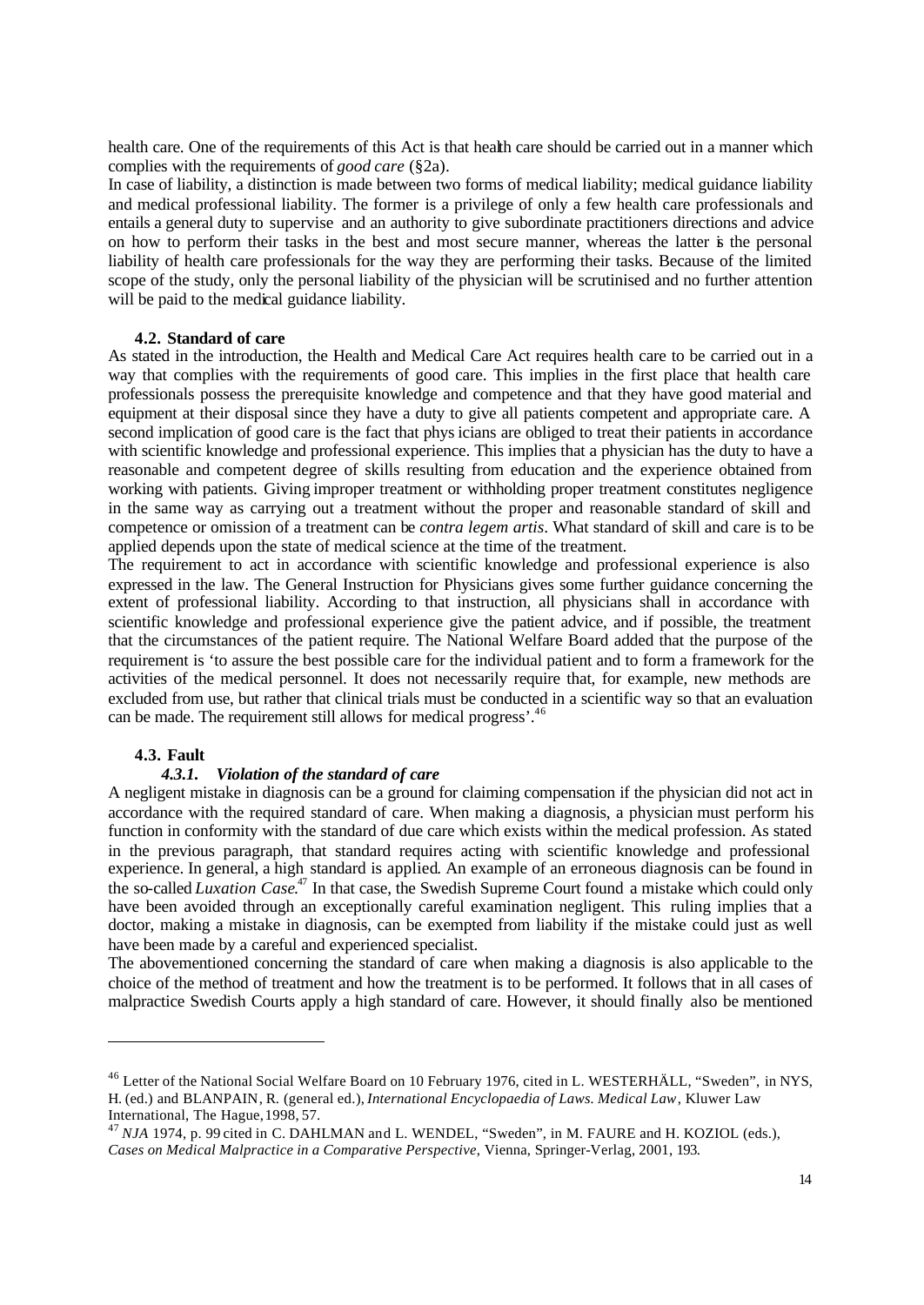that the required skills and experience are adjusted to each individual health care professional (a nurse versus a physician).

### *4.3.2. Violation of individual rights of the patient (informed consent)*

Before a medical treatment takes place, a patient has to give his consent which is based on the information given by the physician. According to the Health and Medical Care Act, a patient shall be given individually adjusted information about his or her medical condition and available methods of examination, care and treatment (2b§). The right to information further involves information about the aim of the suggested activity, possible alternative treatments and their results and also information about pain, discomfort or side-effects.<sup>48</sup> Consequently, the right to information implies a responsibility to inform the patient about everything he needs to know about his medical situation. However, the extent of information that needs to be disclosed depends on each individual case. In cases in which a patient cannot be informed, information should be given to someone close.

If it appears that a patient has not been properly informed about the risks and effects that might occur, and has thus not consented to the treatment, the patient can claim damages. This means that a physician can be held liable in tort if he failed to properly inform the patient. However, in order to hold a physician liable in tort because of lack of informed consent, two requirements have to be fulfilled. First, it has to be established that the damage was caused by the fact that the patient was not informed about the possible side-effects. In order to satisfy this requirement, it has to be shown that the damage would not have occurred if the patient had been informed about the risks of the treatment which implies that the patient should not have consented to the treatment if he was properly informed about the possible risks. Furthermore the failure to inform must have had practical consequences and may not entail emotional discomfort for simply not being asked. The second condition for holding a physician liable requires that it was negligent to perform the treatment without the patient's consent. In general, it is not regarded as negligent to take risks which are adequate within the medical profession. In a case before the Swedish Supreme Court, two doctors performed an operation under the presumption of a 'hypothetical consent'. The operation failed and the patient sued the hospital, however unsuccessfully. The Court ruled that the doctors had not acted negligently, although they had acted without the consent of the patient. It reasoned that the physicians had done what was medically adequate given the specific circumstances.<sup>49</sup>

#### **4.4. Causal link**

# **4.5. Burden of proof and damages**

# *4.5.1. Tort liability*

In Sweden liability for medical malpractice behaviour is regulated in the Swedish tort act, the so-called *Skadeståndslagen*. It contains rules concerning liability for negligence arising out of an act or an omission. Sweden does not have a system of strict liability. Proving negligence is a task of the patient. He has to show that the health care professional who offered the treatment acted negligently. As a general rule the principle of the *bonus pater familias* is applicable which means that behaviour is negligent if it differs from the conduct of the good family father. In medical care there is further also a rule concerning superior responsibility meaning that an employer is liable for the negligence committed by his medical personnel in the exercise of their professional duties. In such a case, it is sufficient to prove that somebody committed an error and the employer must answer for this anonymous error.

The burden of proof rests with the patient who has to show that the health care professional who offered the treatment acted negligently. If proven, the patient can receive compensation from both, the hospital and the physician who made the error. A patient can be awarded damages for economic loss as well as for immaterial losses. When a patient is entitled to damages, it is up to the physician who has caused the

<sup>48</sup> HSAN 560/82:3, 1984 8:72 cited in L. WESTERHÄLL, "Sweden", in NYS, H. (ed.) and BLANPAIN, R. (general ed.), *International Encyclopaedia of Laws. Medical Law*, Kluwer Law International, The Hague, 1998, 63.

<sup>49</sup> *NJA*, 1990, p. 442, Kerstin H. Case cited in C. DAHLMAN and L. WENDEL, "Sweden", in M. FAURE and H. KOZIOL (eds.), *Cases on Medical Malpractice in a Comparative Perspective*, Vienna, Springer-Verlag, 2001, 192.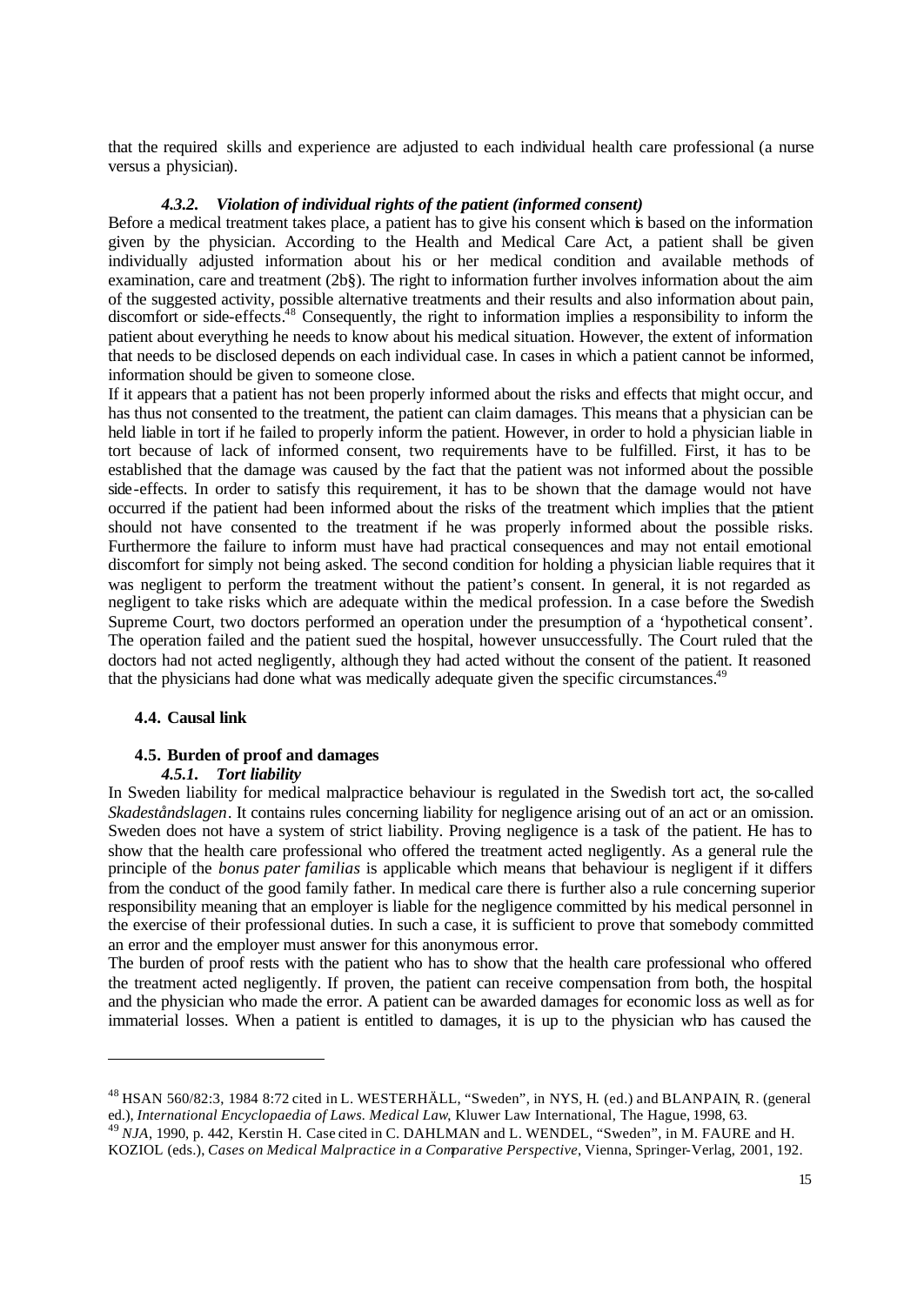injury (intentionally or by negligence) and the hospital (because of maltreatment of one of its health care providers) to pay. However, receiving compensation under the Tort Act is quite difficult leading to a situation in which people try to get compensation via the patient insurance or the pharmaceutical insurance, operating under the principle of no fault.

#### *4.5.2. No Fault compensation or patient insurance*

In 1997 the voluntary Patient Insurance was replaced by a compulsory system in the Patient Damages Act. It contains rules concerning the right to compensation for damages and all health care providers are obliged to enter the insurance. An essential issue of the patient insurance is that it is based on the principle of no-fault. Negligence does not have to be proven. Instead, the right to compensation is based on the fact that the injury is related to a decision or an act for which someone in the staff of the care provider is personally responsible. Compensation will be paid if the injury was foreseeable and possible to avoid. Under the Act, a patient will receive compensation (economic loss and non-pecuniary loss) in case of personal injury if there is a considerable likelihood that the damage is caused by the medical actions mentioned in §6 of the Act. This includes, amongst others, examination, care, treatment or other similar activity if the injury could have been avoided by choosing another method or different performance. Before compensation will be granted, it must also be shown that that there was a causal connection between the act and the injury and the injury was not an unavoidable complication. A second action in the Act is the use of defective medical-technical products or health care equipment which is used during the treatment or a fault is made in managing such equipment. In case of an incorrect diagnosis, compensation will be paid if a symptom has been observed and not interpreted in a way that a skilled and experienced specialist would have interpreted it. A delayed diagnosis will be paid for if the symptom should have been observed by an experienced specialist. However, not all actions give a patient a right to compensation. A few exceptions exist. It is for example not possible to receive compensation in case of side -effects of pharmaceuticals or an underlying illness, nor in cases where the injury was a result of necessary activities when treating a life-threatening injury since there is always a risk involved in medical treatment.

#### **5. Germany**

## **5.1. Introduction**

A physician can be held liable on the basis of a contract concluded between him and the patient or on the basis of a tort. In case of a contractual relationship, the contract is a service contract (§611ff *Bürgerliches Gesetzbuch* (BGB)) meaning that the physician is not accountable for the success of a medical treatment. Instead, he is only obliged to give a treatment without mistakes or faults. This means that in order to hold a physician liable, there has to be a violation of his professional obligations (faulty treatment). In addition, the physician is also liable for injuries done by his agents for which there is no possibility of exoneration. A second ground for holding a physician liable can be found in tort law (§823ff BGB). According to the BGB, each person involved in treating the patient is personally liable for the treatment he provides. Therefore, as a rule the physician avoids tort liability only by precluding the unlawfulness of the treatment by obtaining the patient's consent after being sufficiently informed and by adhering to standards of due care.

## **5.2. Standard of due care**

The obligation of the physician to observe due care is the same in cases of contractual liability as in cases of tortious liability. In all circumstances, a patient has the right to be treated in accordance with professional standards of care based on the standard of an experienced physician in the particular field of medicine. This implies that a physician always has to practice with the degree of care that is required and that it is not sufficient to act as usually accepted. Due care further refers to the training of the physician (specialist knowledge) as well as to his experience and the state of science at the moment of the treatment. A treatment is considered not in accordance with the required standard of care at the moment of treatment if at a given time a new safely method is accepted by medical science and the use of it complies with the required care. However, it does not mean that every new treatment has to be used immediately. It only implies that a physician should have sufficient knowledge of the state of medical research (manuals and medical journals) and should become skilled at new methods. He should also look at medical opinion; a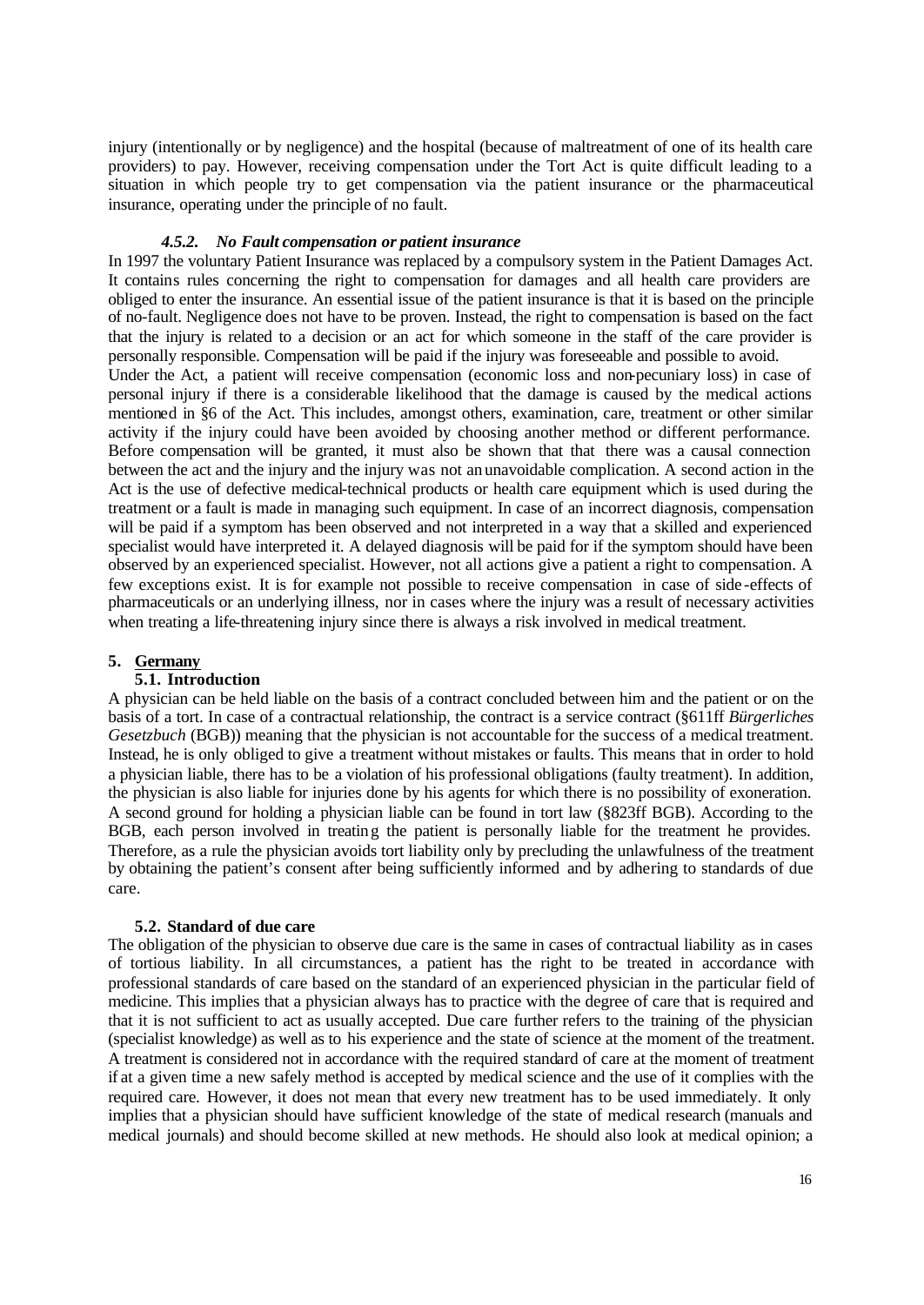physician should not uncritically use a treatment which is rejected by leading opinions. If a treatment is not in accordance with the state of medical science, it does not provide the due care which is required within the medical profession and as result, the physician can be held liable . If a claim is brought against the physician, it is up to him to proof that he acted according to the state of science at the moment of treatment.

German law requires that the standard of care is an objective one which is directed at what is expected in medicine. Consequently, a physician cannot exonerate himself by saying that he had (subjectively) insufficient knowledge or that there was for example a lack of equipment. However, this does not mean that a patient is entitled to the latest therapy or equipment. The older technique only becomes sub-standard in quality if the new method has been sufficiently tested, applied and approved, if the risks decrease and the chances of a successful treatment increase. The due diligence of a physician will be measured to the required medical standard at the time of treatment.

### **5.3. Fault**

## *5.3.1. Treatment errors*

A treatment error can consist of a wilful act or negligence in treatment. In respect of an active action of the physician, one can distinguish between a deliberate deviation from the required standard of care and an unintentional deviation. Negligence in treatment often occurs with respect to the diagnosis or the failure to carry out a treatment or with respect to an inadequate organisational structure.

Treatment errors are unlawful actions by health care professionals that are carried out without the necessary care and which are not in compliance with the current state of science in medicine. Treatment errors are widely interpreted by the courts in Germany. Whether a physician committed a treatment error causing the patient injury has, according to the German Supreme Court (*Bundesgerichtshof*), to be answered by determining whether the physician, applying his medical knowledge and experience, made different decisions about the diagnostic and therapeutic standard and whether these decisions were in accordance with the required standard of care.<sup>50</sup>

It is possible for treatment errors to occur at different stages. With regard to diagnosis, the physician must use all relevant knowledge and experience to determine which treatment is best for the patient. In case of an incorrect diagnosis, one can distinguish between the misinterpretation of tests and not carrying out essential or necessary tests. The first group is not always a ground for liability. Because of the uncertainty that exists in medicine, courts do not often regard a diagnosis based on the wrong interpretation of tests and the results thereof as a treatment error. In order to be considered as a real treatment error, there has to be an essential diagnostic error. This reasoning does not apply to cases in which a wrong diagnosis resulted from the fact that essential medical tests were not carried out or because the initial diagnosis was not checked. Another form of a treatment error consists of choosing the wrong treatment method or using technical instruments. A physician bears in the first place the responsibility to choose the best option in case of more than one alternative. However, this does not mean that he always has to apply the safest option but if the treatment implies a higher risk for the patient, it has to be justified by the necessities of the individual patient or by a more favourable chance of curing the patient. Once a physician has chosen the treatment to be applied, he must show sufficient competence in handling the medical instruments. He has to know the technical aspects of them and to check them for possible defects before using them. Finally, a physician can also be held liable for a treatment error with regard to the examination of the patient, the duty to consult the patient and to inform him sufficiently.

#### *5.3.2. Liability due to defects in information*

A physician is obliged to inform the patient about possible risks which can occur during the treatment, about risks of non-treatment and about possible side-effects and complications. The obligation to inform the patient follows from his right to self-determination. When sufficiently informed, the patient can decide

<sup>50</sup> BGH, 10.03.1987, VI ZR 88/86, NJW 1987, 2291 cited in GIESEN, D., *Arzthaftungsrecht: Die zivilrechtliche Haftung aus medizinischer Behandlung in der Bundesrepublik Deutschland, in Österreich und der Schweiz*, Tübingen, Mohr, 1995, 85.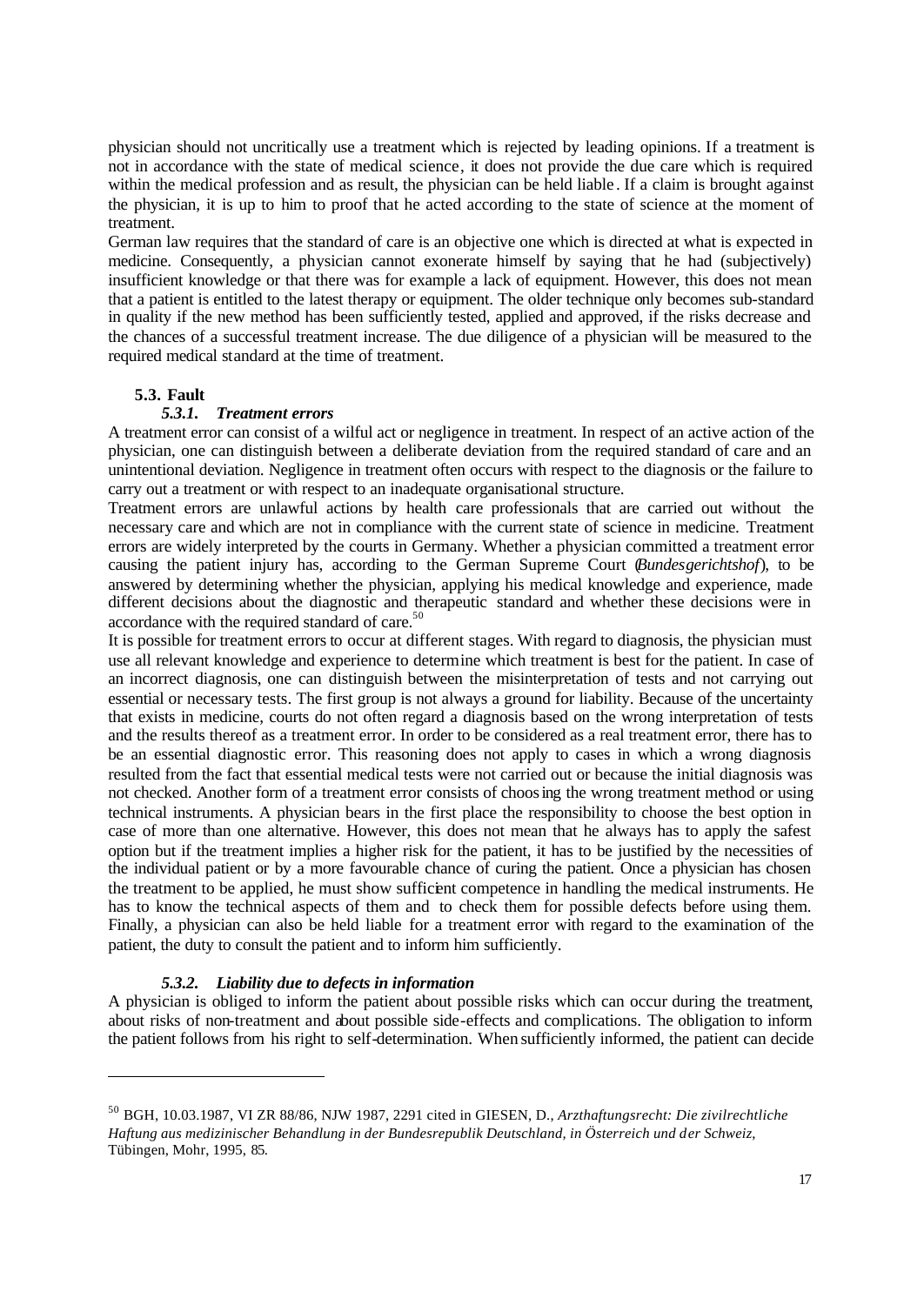whether he agrees with a particular treatment or not. The details and the precise scope of the information depend on the particular situation. However, in all cases, the patient must receive basic, comprehensive but not too lengthy or complicated information so that he understands the implications of a treatment. If the patient is sufficiently informed and consequently, gives his consent, the treatment is legal and valid. Other requirements which a legally valid informed consent process has to comply with are in the first place a personal conversation between patient and physician about the treatment. A second precondition is the timeliness of the information. A patient must have sufficient time to consider all aspects of the treatment before he makes his final decision. In addition, the information has to be adapted to the individual circumstances and the patient.

If a physician violates his duty to inform the patient properly, carrying out the treatment will be against the law and can lead to liability of the physician. However, a violation of the informed consent requirement does not necessarily imply liability. The physician can claim that the patient would also have agreed to the treatment if the informed consent process had been carried out. In addition, a physician must also show that in case of insufficient information the patient would have given his consent if he knew all the information. Conversely, it is up to the patient to show why he would have refused the treatment if he was aware of all facts and circumstances. It is also possible to act upon a hypothetical consent but it will be denied if the patient states that in case the process had been done properly he would have thought over it again or would have asked a second opinion.

If a patient has given his consent and the physician starts the treatment, he may only do what the patient agreed to. If the physician during the operation considers it useful to do something the patient did not consent to, he has to stop the treatment and ask for a new consent. However, some exceptions are recognised. In case of complications or other life-threatening circumstances that make further treatment necessary, the physician is not obliged to stop the treatment and ask the consent of the patient.

#### **5.4. Damages**

A person found to be liable for causing injury, has to pay damages when it has become impossible to reestablish the situation as it was before. Damages have to be paid to the patient to an unlimited extent for all the damage that resulted from the act causing injury. They can be pecuniary or non-material. Pecuniary damages can include costs for healing treatment, loss of income and additional needs which are meant to compensate for the disadvantages the patient suffered. In case of non-material loss, only tort law offers the possibility to receive damages for pain and suffering (§253 and §847 BGB). In order to determine the amount of damages, the injured person has to be imagined in the same situation that he would be in if he had not suffered the damage.

## **5.5. Causality and burden of proof**

In Germany the burden of proof plays an essential role because there is mostly no absolute certainty whether a mistake was made or whether the injury resulted from the illness itself. In general, the burden of proof is shared and rests on the patient for all facts and allegations that give a basis to the claim and on the physician for all facts and allegations that deny or dismiss the claim. Thus the patient carries the burden of proof for a faulty treatment which can include faulty acts as well as a failure to act. In addition, the patient also carries the burden of proof for facts on which the treatment fault is based. The reason for giving the patient the burden of proof is that in medical law, the physician is not obliged to deliver a successful treatment; he is only obliged to do a conscientious effort to cure. The burden of proof for the causal connection between the injury and the faulty treatment also rests upon the patient.

In general, it is recognised that in order to hold a physician liable for treatment errors, the patient has to prove the error, the causal link between the error and the damage and fault of the physician. The causal link between the actions of the physician and the injury suffered by the patient, is an essential element to hold the physician liable. The duty to observe due care is considered a *conditio sine qua non* for holding a physician liable. This will be the case if without the actions of the physician the injury the patient suffered would not have occurred. Once it is determined that the injury was caused by the errors of the physician (*Äquivalenztheorie*), it has in addition to be established whether the consequences were adequate, given the particular circumstances (*Adäquanztheorie*).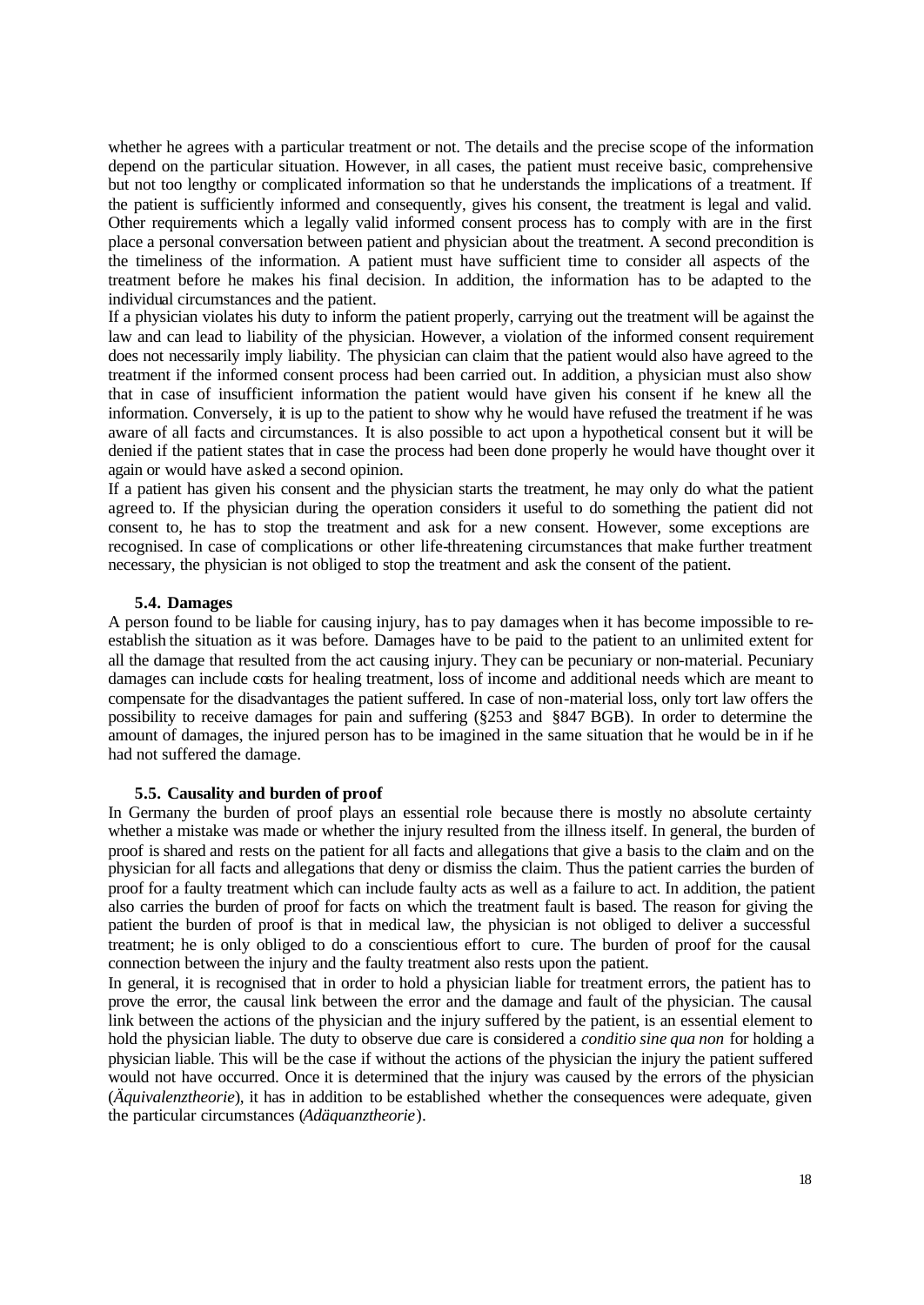With regard to the issue of informed consent, the burden of proof rests upon the physician who has to show that he complied with the requirements of informed consent (§6.3.2.). However, the physician does not have to establish causality. The patient on the other hand has to gather evidence why he would have refused the treatment and he has to show a causal link between the lack of an informed consent and the damage suffered.

During the past years, court rulings have eased the burden of proof in numerous ways. In the first place, court rulings have established that in cases of gross faulty medical treatment the causal connection between the error and the damage suffered is assumed. This means that the physician, who alleges that the injury the patient suffered would also have occurred without the treatment error, carries the burden of proof in these cases. The reversal of the burden of proof is only possible if the error could have caused the damage in some way. In case of doubt, the plaintiff carries the burden of proof. Another case in which the burden of proof will be reversed is the situation in which the physician or the hospital has made organisational mistakes (e.g. surgery by a physician-in-training or risks which can be completely controlled).

# **6. Poland**

# **6.1. Introduction**

In this part of the study, we will focus on the civil liability of a physician in Poland. The basis for holding a health care professional liable under civil law is twofold: either a contract concluded between the physician and the patient or a tort. Liability *ex contractu* occurs when the physician fails to perform his obligations out of contract or fails to perform them properly (article 471 Civil Code). In contract, it is for a physician not possible to exclude his liability via specific clauses nor is it possible to limit the degree of liability. Liability *ex delictu* occurs when a physician causes damage to a patient by a tort without a contractual relationship (article 415 Civil Code).

## **6.2. Standard of care**

According to the Law on the Physician's Profession and the Code of Medical Ethics, a physician is obliged, when practicing medicine, to practice his profession in accordance with the requirements of the current art of medicine, with the use of available methods and preventive measures for diagnosis and treatment, in accordance with principles of medical ethics and with due diligence. The Code of Medical Ethics furthermore imposes on the physician the duty to carry out diagnostic treatments and preventive procedures with due diligence devoting the necessary time to the examination of the patient.

Consequently, the duty of a physician generally consists of taking due diligence of high professional standards, meaning that a physician is liable for lack of this diligence (fault) and not for achieving successful results. However, in exceptional cases, a physician shall bear liability for the simple fact of inflicting injury regardless of the degree of diligence (e.g. injections, the use of medical tools, etc.). In these cases, the injury has no connection with the initial condition of the patient's health or with the expected development of the disease nor is it included in the risk which the patient could have expected in expressing his consent to the treatment by the physician.

### **6.3. Fault**

## *6.3.1. Failure to act according to the standard of care*

In Poland, a physician is in the first place liable for failure to act with diligence while treating a patient. If he has not fulfilled or has fulfilled his duties inappropriately, the physician to whom the fault may be attributed bears contractual liability pursuant to article 471 Civil Code. If non-fulfilment at the same time leads to any personal injury, the liability of the physician is at the same time tortious pursuant to article 415 Civil Code.

In addition to the obligation to act with diligence, the physician, when carrying out a treatment, must also act in accordance with the state of medical art at the moment of carrying out the treatment and it has to be conducted in accordance with the principles generally adopted in medical science and practice. Conduct of a physician contradictory to commonly recognized principles of medical learning shall also be regarded as an error.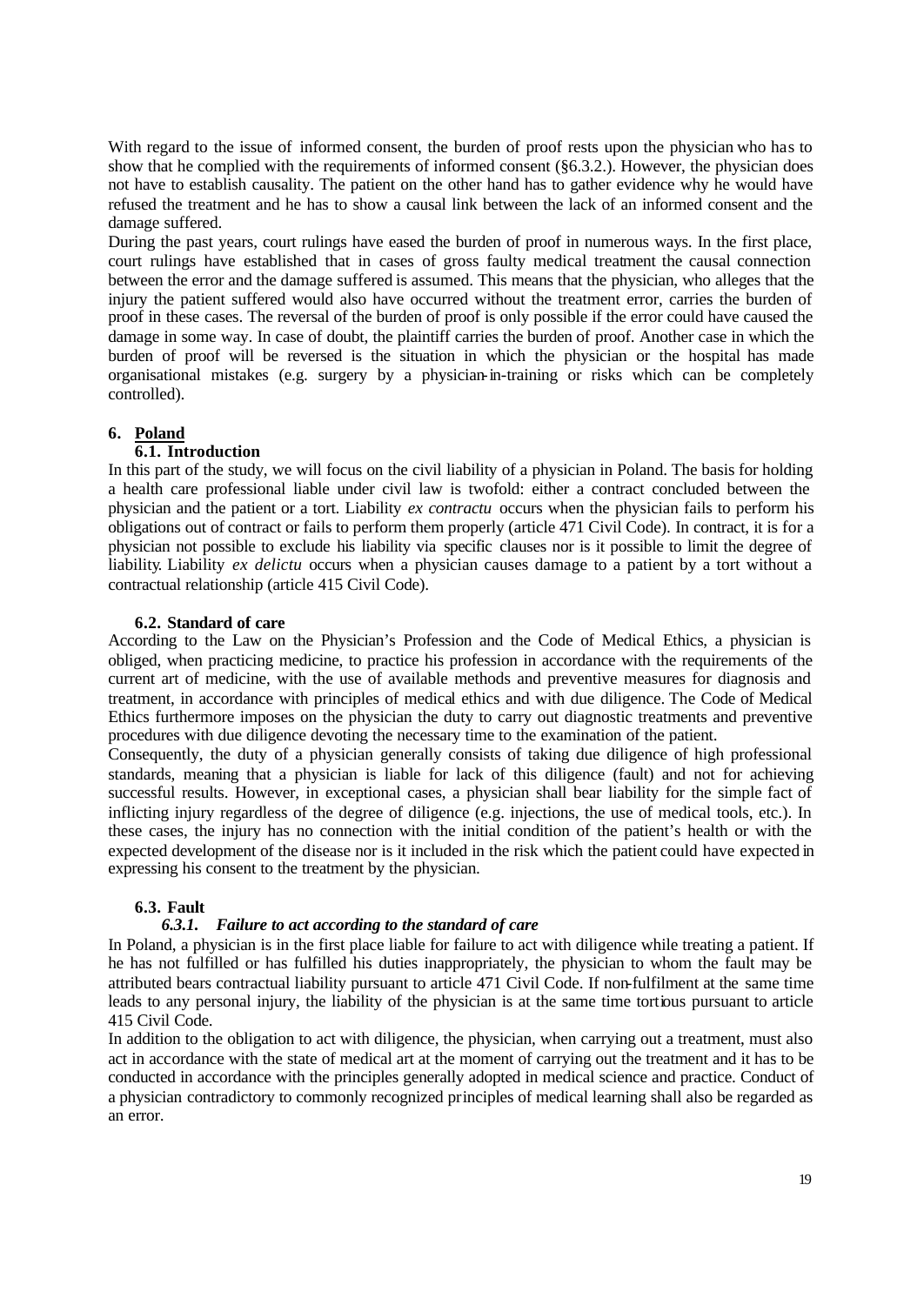In general, errors in the art of medicine are acts or omissions of the physician with reference to diagnosis and therapy, incompatible with medical science.<sup>51</sup> In addition, the Supreme Court considers it also a fault if a patient is subjected to obvious unnecessary treatment which is a result of a culpable error in the medical arts or other form of negligence. It stated that allowing a very serious operational treatment to occur which was obviously unnecessary in the light of medical science and medical experience is the physician's fault.<sup>52</sup> But, on the other hand, the court held that it was not possible to consider as errors in the art of medicine negligence consisting in the infringement of the duty to apply elementary principles of antiseptics while operating on a patient, as their maintenance is the essential duty of the whole staff employed while carrying out surgical operations, and at the same time, it does not require specialized knowledge and cannot give rise to any doubts, either of natural or theoretical character.<sup>53</sup>

Consequently, one can say that a physician can be held liable for any negligence, carelessness lack of diligence if his conduct is contradictory to the elementary principles of medical arts. However, one can not expect a physician to perform impossible acts. This was also recognized by the appeal court in Warsaw which stated that the high due diligence requirements which are expected from physicians cannot cause attribution to them of duties which are practically impossible to be performed, and by the same meaning a *sui generis* liability based on the principle of risk, which in a particular manner refers to acts whose application is linked with danger, and which involves much more frequent than usual inflicting of damage. In such cases, with the application of any available precautions, the possibility of damage cannot be excluded as the risk is an inevitable element of these acts for which nobody is culpable.<sup>54</sup>

A further ground for liability is transgression of professional duties by the physician since they are obliged to observe, in addition to legal provisions and clauses of regulations and circulars which are binding, the indications arising from the essence of the function they fulfil, and from the ethics with regard to a given vocation.

But on the other hand, a physician will not be held liable for the harmful effects of medicine unless prescribing the wrong medicines was a consequence of an improper examination and consequently prescribing the wrong drugs. The same applies if he did not know the side-effects of medicines in cases where he should.

#### *6.3.2. Liability due to defects in information and consent*

Besides liability for malpractice, a physician is also liable for every culpable act which does not refer to medical technique, e.g. failure to inform the patient. Before a physician can start a treatment, he has to seek the patient's consent. Consent is only valid when the patient is sufficiently informed before taking a decision. The information which has to be given to the patient concerns information about the health condition, diagnosis, possible treatments, possible risks and results, etc.<sup>55</sup> In general, a physician is obliged to warn the patient about normal, typical and ordinary effects and about foreseeable risks even when they do not occur often. Conversely, a physician is not obliged to inform the patient about extraordinary, unforeseen and improbable effects.

When the patient gives his consent, he accepts the possible risks of the treatment. If no consent is given or if it is defective because a patient consented without being sufficiently informed and damage is incurred,

<sup>51</sup> Supreme Court, 1 April 1995, IV CR 39/54, *OSN* 1957, item 7 cited in NESTEROWICZ M., BAGINSKA, E. and DEN EXTER, A., "Poland", in NYS, H. (ed.) and BLANPAIN, R. (general ed.), *International Encyclopaedia of Laws. Medical Law*, Kluwer Law International, The Hague, 2002, 40.

<sup>52</sup> Supreme Court, 12 April 1976, IV CR 83/76, *OSPiKA* 11/1978, item 199 , cited in NESTEROWICZ M.,

BAGINSKA, E. and DEN EXTER, A., "Poland", in NYS, H. (ed.) and BLANPAIN, R. (general ed.), *International Encyclopaedia of Laws. Medical Law*, Kluwer Law International, The Hague, 2002, 43.

<sup>53</sup> Supreme Court, 17 February 1967, I CR 435/66, *OSN* 1967, item 177, cited in NESTEROWICZ M., BAGINSKA, E. and DEN EXTER, A., "Poland", in NYS, H. (ed.) and BLANPAIN, R. (general ed.), *International Encyclopaedia of Laws. Medical Law*, Kluwer Law International, The Hague, 2002, 40.<br><sup>54</sup> Age and *Carry* Williams and *Carry* Williams and *Carry* Milliams and *Carry* Williams and *Carry* Williams and *Carry* Williams and *Carry* Will

<sup>54</sup> Appeal Court in Warsaw, 3 Marc 1998, I ACA 14/98, *Wokonda Journal* 10/1998, cited in NESTEROWICZ M., BAGINSKA, E. and DEN EXTER, A., "Poland", in NYS, H. (ed.) and BLANPAIN, R. (general ed.), *International Encyclopaedia of Laws. Medical Law*, Kluwer Law International, The Hague, 2002, 39.

<sup>&</sup>lt;sup>55</sup> Article 31 Law on Physicians Profession and article 13 of the Code of Medical Ethics.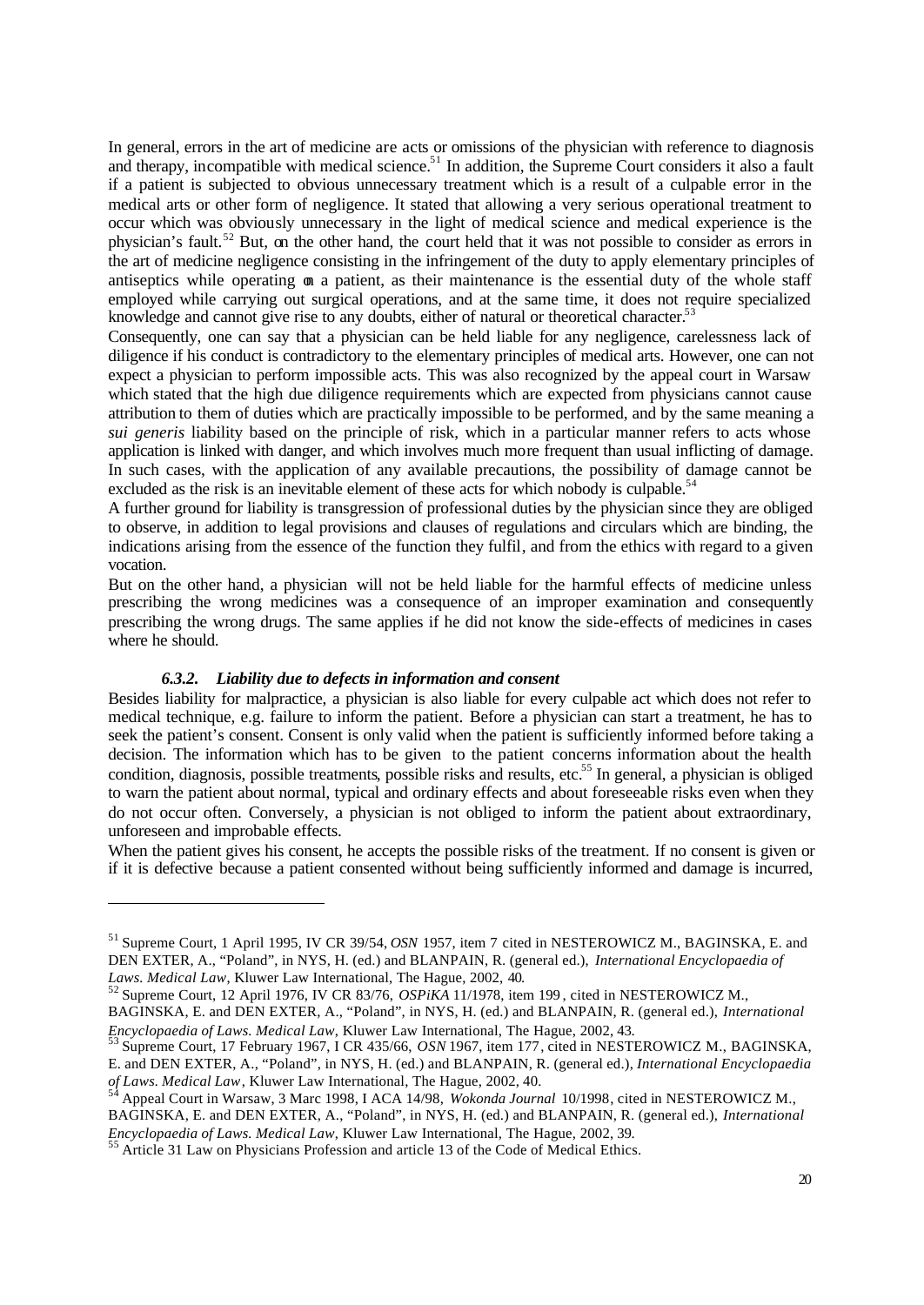the physician can be held liable, whether or not he acted according to the required standard of care. However, this does not mean that, once consent is given, a physician can perform any kind of intervention. He should always consider the individual circumstances of the patient. In two cases, acting without consent is allowed, that is to say in case of an emergency where immediate help is necessary and the patient cannot give his consent and in case obtaining consent would take too long given the urgent circumstances of the patient.

#### **6.4. Causal link**

With regard to the issue of causality, Poland adheres to the *theory of adequate causality*, meaning that the person liable to pay compensation bears liability only for normal consequences of his acts or omissions from which the damage resulted (Article 361 Civil Code). The normal consequences of acts or omissions are those that generally occur in the given circumstances. It is not important whether the same effect occurs every time. A causal link between the injury and damages may be direct or indirect provided the damage falls within the range of normal consequences. It is furthermore not required that the causal link between the physician's conduct and the injury is determined in a sure manner since in the field of medicine, many factors can contribute to the occurrence of damage or injury. It is only necessary to determine to which degree the negligence of the physician is a probable reason when compared to other factors. If there is a probability of a high degree that the action or the omission of a physician was the reason for the injury, the causality may be recognized. The evidence that other reasons besides neglect, could but did not have to cause the patient's injury shall not release the physician from his liability. Nor can multiple reasons or the increased risk of the treatment exclude liability if at least one of the reasons was negligence of the physician.<sup>56</sup>

#### **6.5. Burden of proof**

The patient has to proof the physician's fault. The objects of proof are the facts which are essential for the settlement of the case. Proof is often very difficult for the patient. Medical documentation is a crucial exhibit. With respect to medical documentation the Supreme Court ruled that possible defects in the documentation which cannot be removed cannot be used to the disadvantage of the patient.<sup>57</sup> Expert evidence may be introduced in court to help the court in the assessment of the evidence, especially in cases where specialized knowledge is needed. However, it cannot be the source of the facts of the case. Therefore, experts should limit themselves to the appraisal of the facts of the case and of the compliance of the physician's conduct with the principles of medical arts and his obligations and to answering the parties' and court's questions.

#### **6.6. Damages**

There can be two kinds of damage: pecuniary loss and moral or non-pecuniary loss. Damage can be caused by the physician himself, by his medical staff, or as a result of the organizational negligence of the institution. Damage may be a result of medical malpractice or even of a treatment in compliance with the principles of medical arts but carried out without the patient's consent or with his consent scope being transgressed. Bodily injury by a physician will not always be considered damage. If occurred while performing *lege artis* a treatment which was necessary to rescue the patient, nobody will consider it damage.

Following the Polish Labour Code (article 120§1), the medical care entity bears civil liability for damage inflicted by a physician because of a faulty treatment or other form of negligence. Consequently, the physician's civil lia bility towards the person injured is abrogated, unless the damage occurred because of an intentional fault or the employer is insolvent or improperly insured, or the damage was inflicted not

<sup>56</sup> Supreme Court, 11 January 1972, ICR 516/71, *OSN* 1972, item 159 cited in NESTEROWICZ M., BAGINSKA, E. and DEN EXTER, A., "Poland", in NYS, H. (ed.) and BLANPAIN, R. (general ed.), *International Encyclopaedia of Laws. Medical Law*, Kluwer Law International, The Hague, 2002, 44.

<sup>&</sup>lt;sup>57</sup> Supreme Court, 15 October 1997, III CKN 226/97 cited in NESTEROWICZ M., BAGINSKA, E. and DEN EXTER, A., "Poland", in NYS, H. (ed.) and BLANPAIN, R. (general ed.), *International Encyclopaedia of Laws. Medical Law*, Kluwer Law International, The Hague, 2002, 43.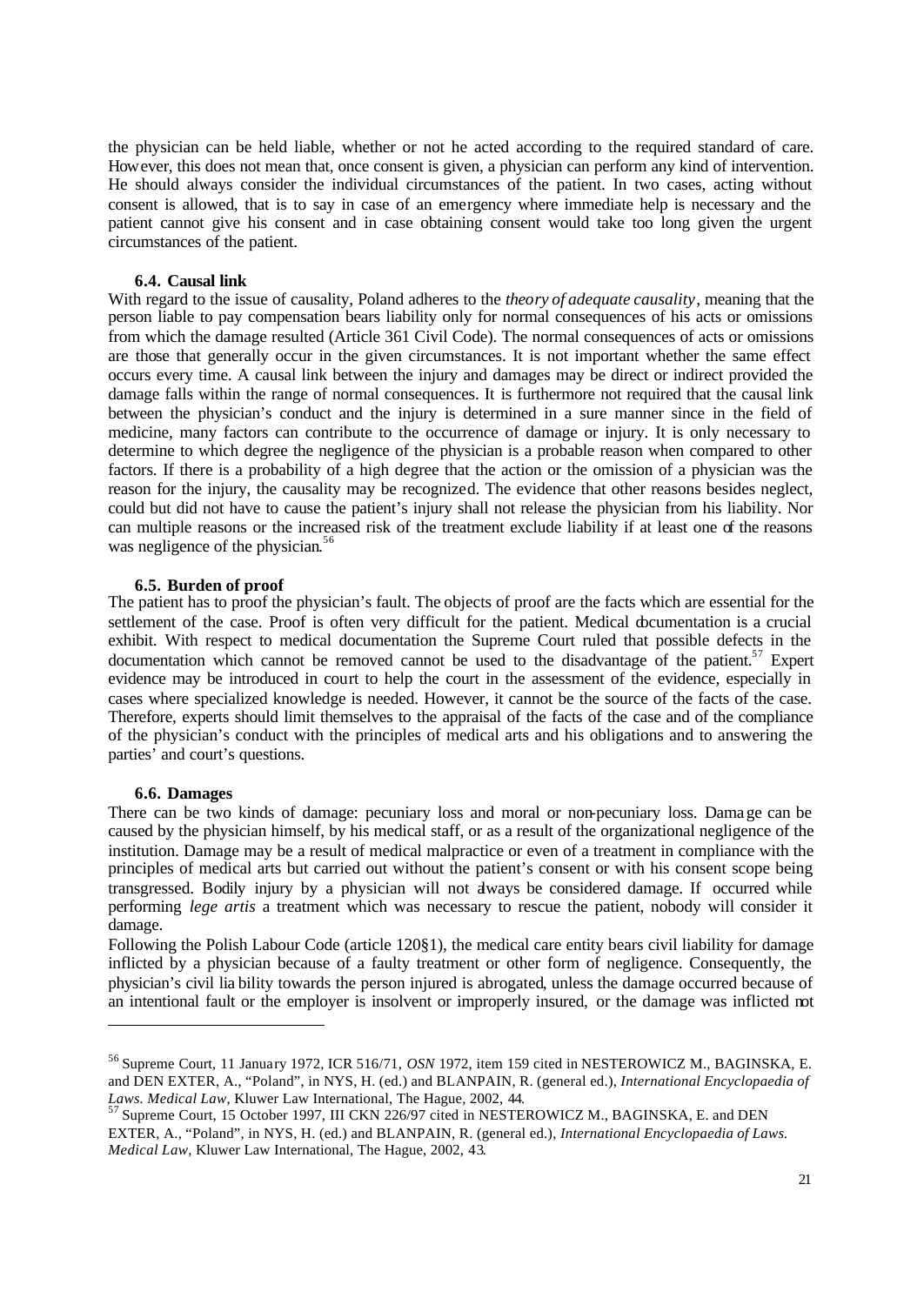while performing the duties. As a result, the injured patient must pursue his claim against the health care institution which is obliged to redress the damage. The value of the damages will be determined by comparing the condition the patient would enjoy had the physician not failed and the condition which occurred as a result of medical malpractice of the physician. In addition, the independent development of the patient's disease which has an impact on his health condition shall also be taken into account, along with the future damage as a result of the malpractice. In case there is damage, other than those existing at the moment of adjudication, the injured patient may demand the establishment of the physician's liability for any damage which may be revealed in the future.

## **7. Hungary**

### **7.1. Introduction**

Legal liability, in contrast to moral liability, encompasses legal sanctions for the damages that have occurred. The goal of compensation is in the first place the restitution of the conditions that existed before the injury occurred, and if this is not possible, the provision of adequate financial compensation. Hungarian civil law makes a distinction between damages arising out of contract and damages done outside contract, arising from tort. In most liability cases, the rules of delictual liability are used. In that respect, the Civil Code states that anyone who causes unlawful damage to others is required to compensate that damage but if the defendant can prove that he lived up to the expectations in a given situation, he is free from liability (article 399§1).

If an injured patient decides to sue a health institution for the suffered damages, four elements need to be satisfied before liability can be established: damage, causality, medical intervention *contra legem artis*  (fault) and unlawfulness of the damage.

## **7.2. Duty of care**

Health care professionals' most important duty is the duty of care which is not necessarily based on a contractual relationship between the physician and the patient (e.g. medical emergency cases). The boundaries of the duty are set by the physician's professional competence. Therefore, if a certain treatment goes beyond his competence, he has to refer the patient to a specialised health care institution. When exercising their profession, health care providers have a therapeutic privilege which gives them the opportunity to choose between alternative remedies and treatments that are allowed by the professional rules and standards. However, the duty of care does not allow that that privilege extends to situations in which the risks of medical intervention go beyond the advantages of the recommend treatment. Furthermore, the duty of care also requires that a physician should refuse to treat a patient if the treatment prevents him from treating another patient or if the personal relationship with the patient makes a refusal necessary.

### **7.3. Fault and unlawfulness**

Medical liability in Hungary is based on fault. A wrongful act or omission is considered as medical malpractice if it is negligent, hence subjectively avoidable. It is the defendant who has to prove that the act was not negligent by showing that he did everything that was prescribed by professional rules (exculpatory liability).

Unlawfulness refers to all forms of behaviour (active or passive) or results from behaviour that violate legal standards. However, there are some exceptions. The first is damage caused under duress meaning that there is a direct threat that can only be avoided by unlawful behaviour. Secondly, an action will not be unlawful if the injured party agreed with the treatment. Lawful self-defence is the third exception and finally, legal permission also excludes the unlawfulness of some forms of behaviour.

Generally, a medical intervention is not unlawful because in most cases there is an agreement between the patient and the physician and because medical treatments are in general related to assistance and not to damage. However, a badly, unnecessarily or carelessly carried out treatment can still be unlawful regardless of its objective goal.

Unlawfulness or the lack thereof should be established by looking at the possible unlawfulness of the intervention at two stages; with regard to the information given to the patient prior to the treatment and with regard to the treatment and the quality thereof. With respect to the issue of information, a procedure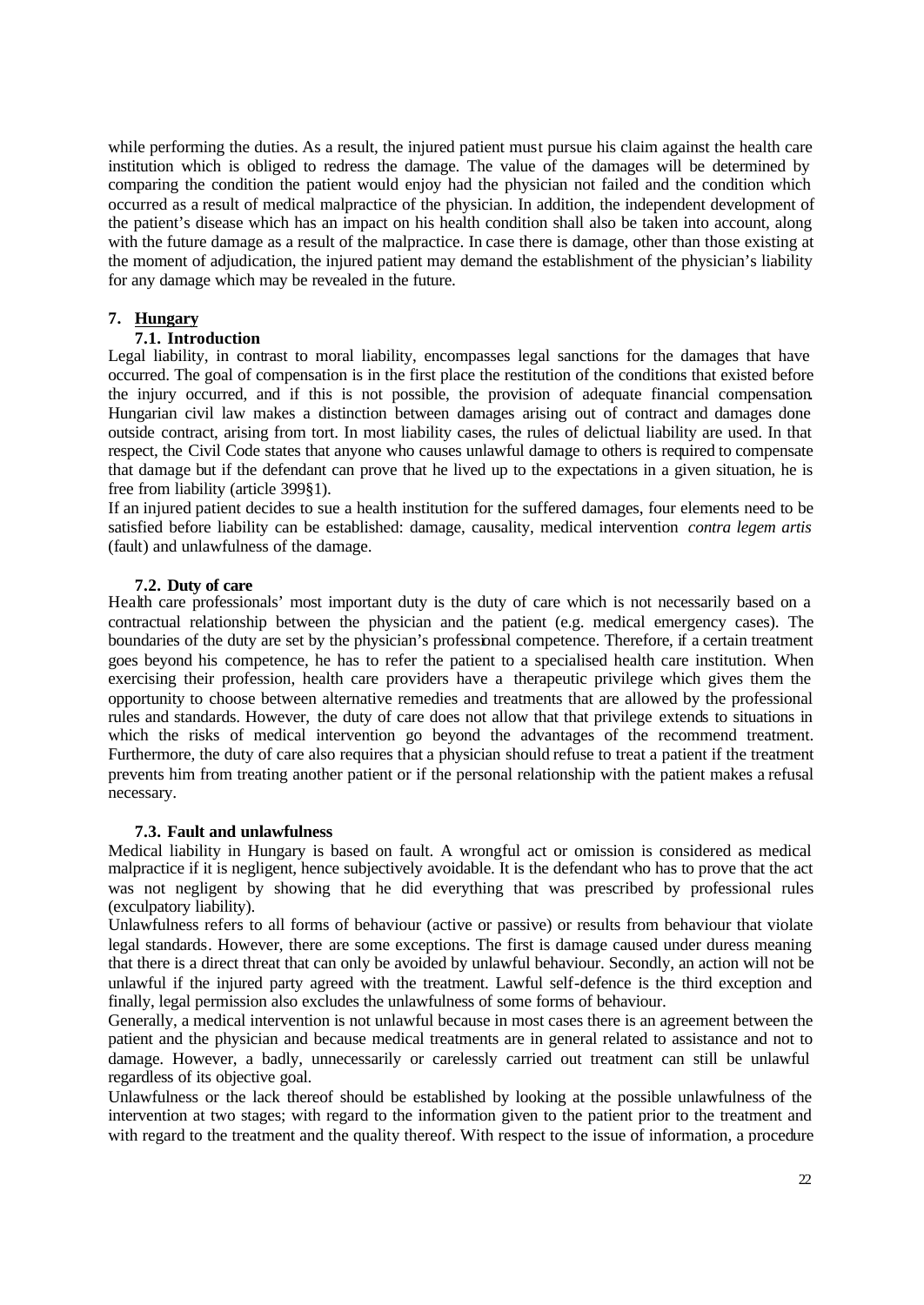will be unlawful and performed without a legally valid consent if a patient has consented to a medical treatment but has not been fully advised of the inherent risks, complications and possible side effects. In addition, lack of unlawfulness can be established if it can be shown that the law was not violated and the injured party agreed to the cause of the injury that is to say in case of a *volenti non fit inuria* . Therefore, no matter what kind of treatment will be given, it is unlawful if it occurs without the patient's approval.

#### **7.4. Causality**

The causal link between the wrongful act or omission and the occurred damage has to be proven by the patient. In cases where there is a lack of sufficient information and there are no medical protocols, it is difficult for the patient to prove the link between the symptoms and the medical intervention. Courts do not apply the principle of *res ipsa loquitur* (the things speak for themselves).

#### **7.5. Burden of proof**

Hungarian medical law applies a shift in the onus of proof in cases of delictual (non-contractual) liability. This means that it is up to the hospital or the private physician to prove that their acts were not negligent and that they did everything which could be expected of them in a given situation and thus that they acted in accordance with the law. Consequently, the plaintiff is not required to prove that the doctor mistreated him in the course of treatment. However, sometimes the courts make exceptions. In one case the court refused to hear the case because 'the plaintiff was unable to prove that the doctor assisting at birth or the paediatrician had acted incorrectly'.<sup>5</sup>

#### **7.6. Damages**

Legal liability, in contrast to moral liability, encompasses legal sanctions. The goal of compensation is primarily the restitution of conditions existing before the injury occurred, and if this is not possible, the provision of adequate financial compensation for the injured party. Damages can be material or personal. The scope of compensation is set according to the extent of the damage suffered and is not to exceed it. However, compensations are meant to fully compensate the victim for all damages suffered.

<sup>&</sup>lt;sup>58</sup> Marcali City Court 4. P. 20560/1985. Somogy County Court 1, Pf 21084/1986, cited in SANDOR, J., "Hungary" in NYS, H. (ed.) and BLANPAIN, R. (general ed.), *International Encyclopaedia of Laws. Medical Law*, Kluwer Law International, The Hague, 2003, 50.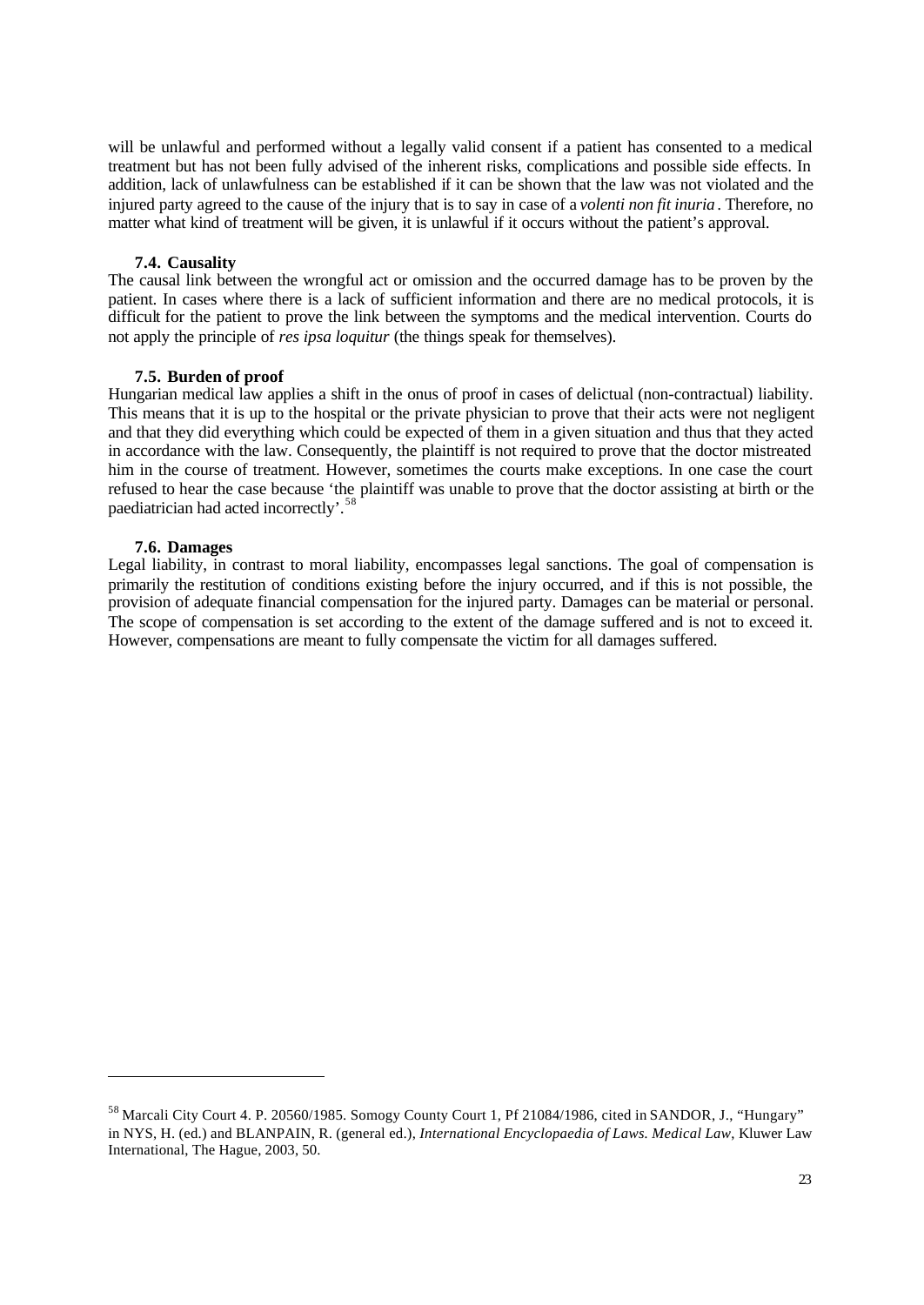# **B. Factual situation**

Due to lack of time and the use of limited resources, the data concerning the factual situation are not exhaustive nor are they up to date.

# **1. Sweden**

If a patient believes malpractice has occurred, he can file a claim with the Health and Medical Care Liability Board (HSAN) which is an independent branch of the national social welfare board. The HSAN board hears cases concerning disciplinary proceedings but its authority is limited meaning that it cannot order that the individual must receive another treatment or award financial compensations for treatment injuries. Possible outcomes can only be the punishment of medical personnel whose actions were found to be negligent or unprofessional and the administration of disciplinary action against the person responsible for the improper treatment. Decision of the HSAN board can be appealed with the administrative court of appeals and further to the supreme administrative court.

The number of cases brought before the HSAN board augments every year: from 768 cases in 1980 to about 2000 cases in 1997. The growth in the number of cases can be explained by several factors, i.e. the fact that care has become worse, increased participation by patients, growing expectations concerning the benefits of health care etc. The decision of the Board in the majority of cases is that 'neither fault nor negligence is found on the acts of the medical personnel' and that 'what has happened will not lead to any measure by the Board'. In case where fault or negligence has been committed but which is not insignificant, the health care professional receives a disciplinary measure consisting of an admonition or a warning.

As already said in part I, it is for patients difficult to receive compensation in court under the general principles of tort law. Therefore, Sweden has set up a system of no-fault compensation which does not require fault of the physician to be established. The introduction of this system has led to a significant increase in the number of claims. It is less problematic to obtain damages and claims are handled at a rapid pace but compensation for the injury suffered is considerably lower than the amount of compensation paid in countries where malpractice cases are tried in court in accordance with the tort act.

Some figures:

|                                            | Sweden                                   |  |
|--------------------------------------------|------------------------------------------|--|
| of<br>Average number<br>claims per year    | 9.500                                    |  |
| Population                                 | 8.5 million                              |  |
| Average number of<br>claims per inhabitant | 1 $\%$                                   |  |
| Compensation/claims<br>ration              | 45%                                      |  |
| Total<br>compensation<br>paid per year     | 300 million<br>SEK = ca. €<br>33 million |  |
| Compensation<br>per<br>inhabitant          | €3,9                                     |  |

*Source: DUTE, J.C.J., FAURE, M.G., and KOZIOL, H., No-fault compensatiesysteem, Den Haag, ZonMw, 2002, 251p.*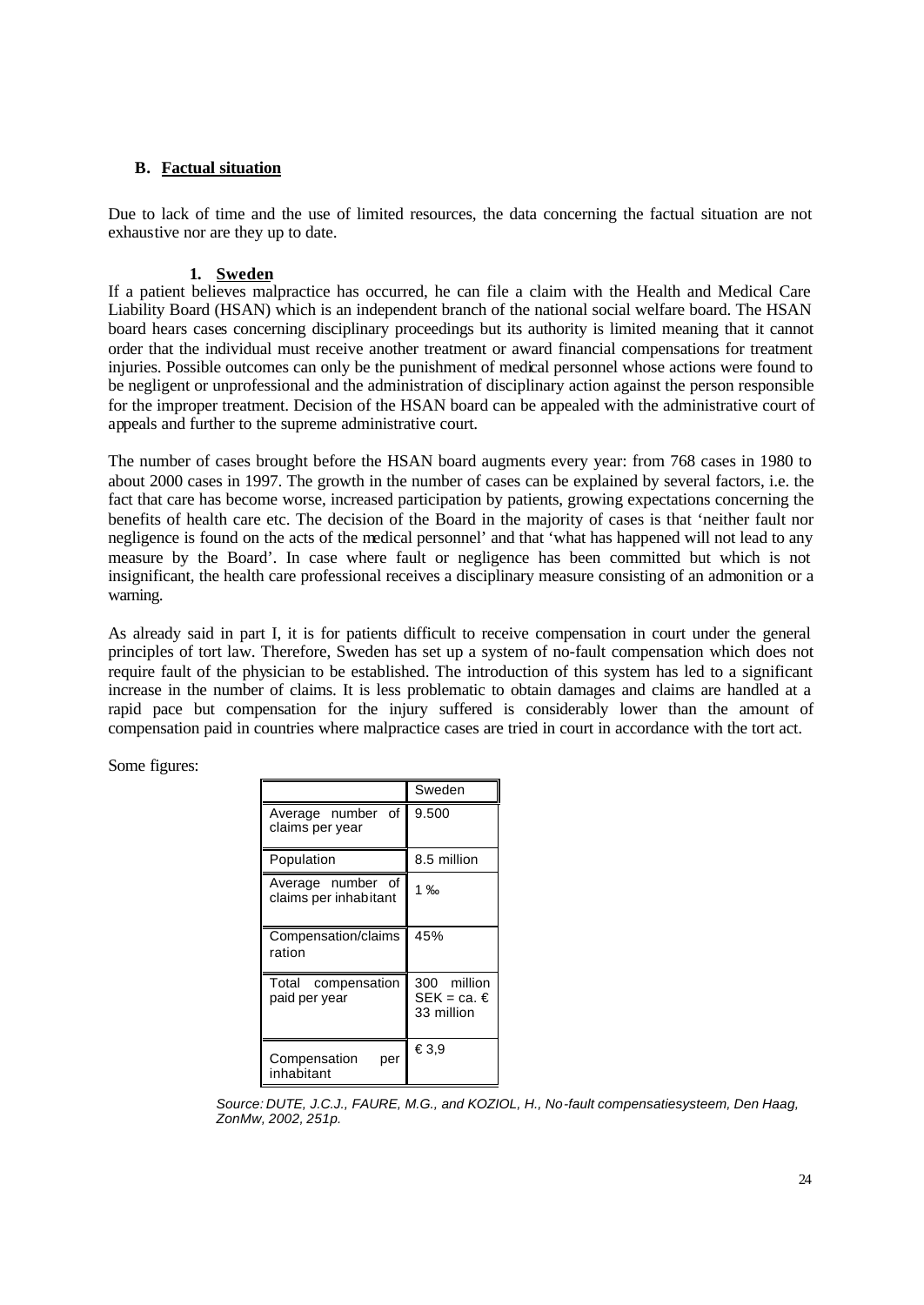# **2. France**

Some figures:

- •1970-1985: 5788 medical liability cases of which 183 were judgements on liability
- •1988: 2000 new cases opened by mutual Insurance companies and 95 actions of which 24 criminal (8 convictions) and 71 civil (28 declarations of liability)
- •1991: 2676 declarations of accidents of which 140 criminal

These figures have further increased in the nineties.

## **3. Belgium**

Over the years, courts have altered the medical liability rules to protect patients. They have introduced new concepts such as loss of chance, a reversal of the burden of proof, etc. These changes have in the first place led to an increase in malpractice claims (loss of chance is frequently invoked) and a rise in the amount of damages which injured patients receive. Secondly, one can detect a trend toward a system of no-fault compensation which, as already explained above, will in turn also lead to an increase in the number of claims. $59$ 

# **4. United Kingdom**

The Department of health<sup>60</sup> estimated the total number of adverse events in the United Kingdom on 850.000 of which half might be avoidable and which could result in a direct extra cost of  $\hat{\epsilon}2$  billion. Another recent but limited study<sup>61</sup> found that  $10.8\%$  of the 1014 patients questioned in the study experienced an adverse event and the overall number of adverse events was 11.7% of which almost the half (48%) was preventable. 66% of the patients who suffered from an adverse event had minimal impairment, 19% suffered from a moderate impairment, 6% from permanent impairment and 8% of the patients died as a result of the adverse event. Each adverse event led to an average of 8.5 additional days in hospital with an additional cost of £290.268 to the hospital.

With regard to the number of claims, information is since 1995 distributed by the National Health Service (NHS) Litigation Authority. It is a special health authority, responsible for handling negligence claims made against the NHS bodies in England. In general, one can say that since the eighties claims have significantly increased and at the same time there was also a substantial increase in the value of damages which were awarded. This trend led to an increase of subscription rates of doctors to the medical defence organisations which in turn led to the practice of defensive medicine and the development of a malpractice crisis. The increase in claims went on in 1999-2000 and 2000-2001. However, the following years, reductions in claims were reported by the NHS Litigation Authority. In 2003-2004 the NHS Litigation Authority received 6251 claims for clinical negligence and 3819 claims for non-clinical negligence against NHS bodies (in 2002-2003, the numbers were 7798 and 3667 respectively). Equally, damages that were paid to injured patients also decreased significantly in 2003-2004 compared with the situation in 2002- 2003.

<sup>59</sup> J.-L. FAGNART, "Rapport betreffende het Belgisch medisch aasprakelijkheidsrecht", *T. Gez. / Rev. Dr. Santé,* 2000-2001, 113 -115.

<sup>60</sup> DEPARTMENT OF HEALTH, An Organisation with a Memory, 200, cited in M. JONES, *Medical Negligence*, London, Sweet & Maxwell, 2003, 7.

<sup>&</sup>lt;sup>61</sup> C. VINCENT, G. NEALE and M. WOLOSHYNOWYCH, "Adverse events in British hospitals: preliminary retrospective record review", *BMJ*, 2001, 322, 517-519 at 518.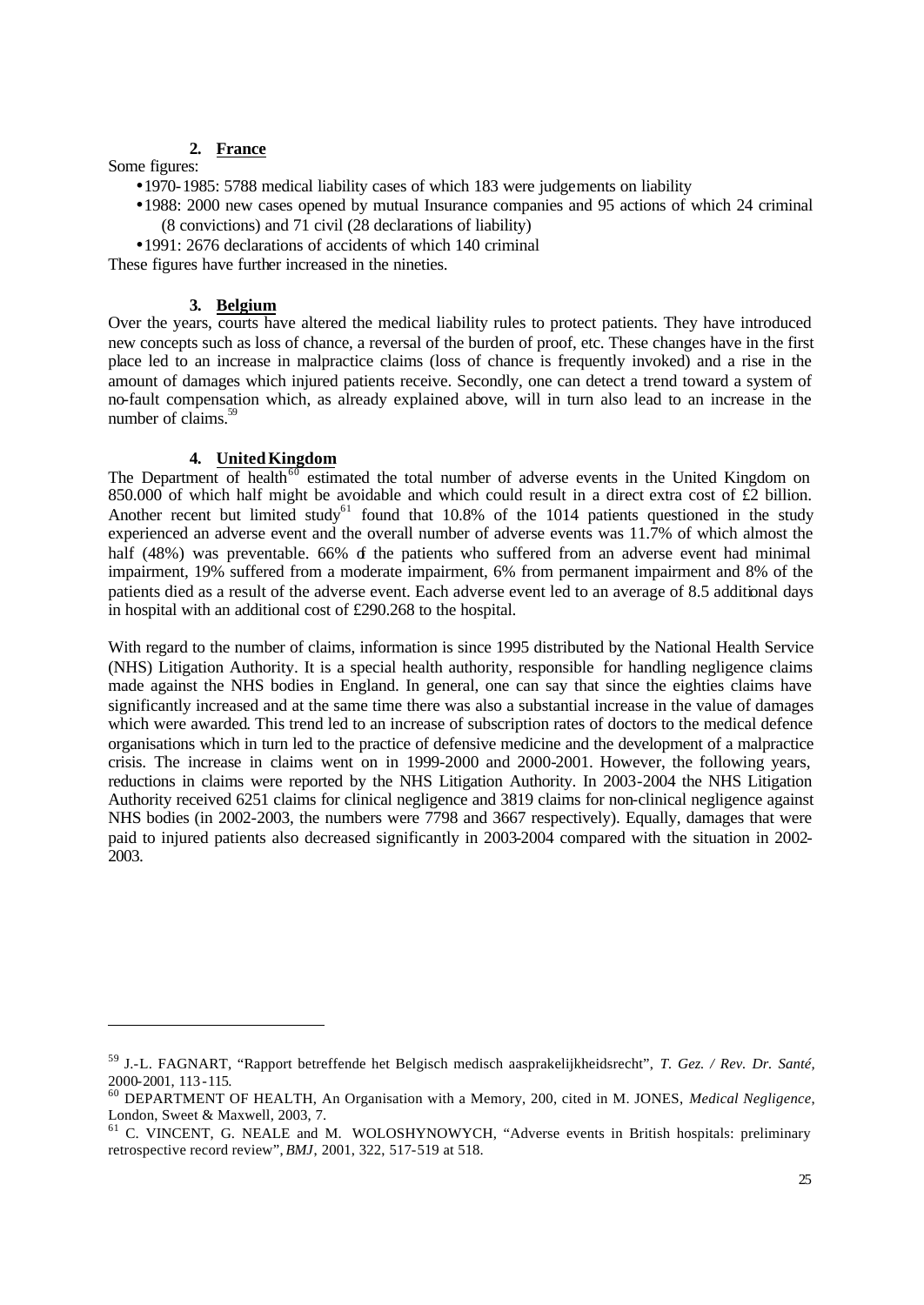From its establishment, the NHS Litigation Authority handled a significant amount of claims. The figure below gives an overview of the outcome of the claims since 1995.

| Outcome of claims for clinical negligence made against the<br>NHS as at 31/03/04 |        |            |
|----------------------------------------------------------------------------------|--------|------------|
|                                                                                  |        |            |
| <b>Outcome</b>                                                                   | Number | Percentage |
|                                                                                  |        |            |
|                                                                                  |        |            |
| Abandoned by claimant                                                            | 13,626 | 34.76%     |
| Settled out of court                                                             | 16,970 | 43.29%     |
| Settled in court in favour of claimant*                                          | 653    | 1.67%      |
| Settled in court in favour of NHS                                                | 194    | 0.49%      |
| Outstanding                                                                      | 7,755  | 19.78%     |
| Total ('files opened')                                                           | 39,198 | 100.00%    |
|                                                                                  |        |            |

\* this figure includes claims in respect of minors, where a settlement is agreed out of court, but court approval is still required to protect the child's interests.

Note: These data do not include claims settled within their excess or incidents investigated but not yet proceeded with as a claim.

*Source: http://www.nhsla.com/*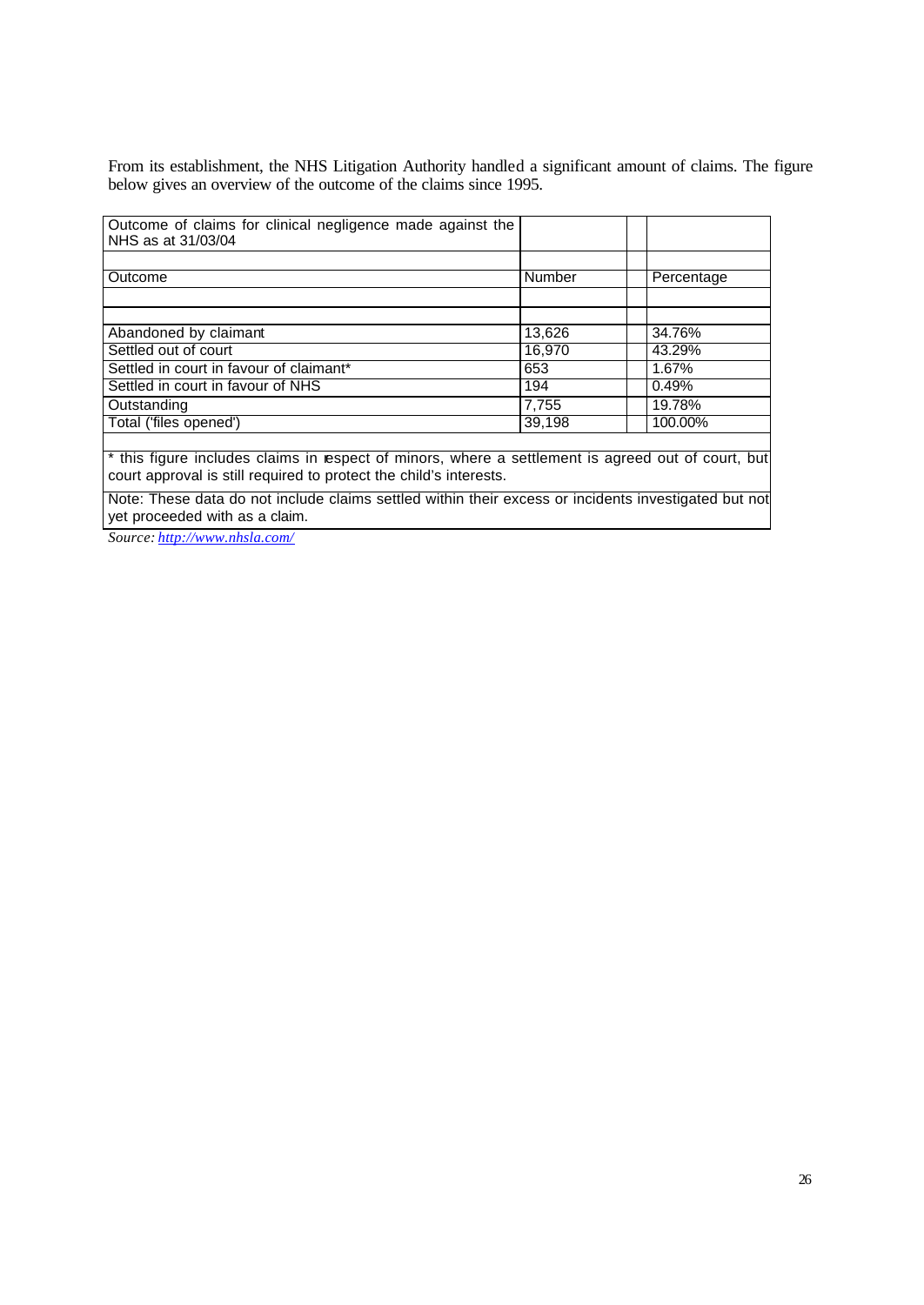# **Part II: Possibility of drafting an international legal instrument containing major common standards in the area of medical liability.**

- 1. The study in part I has made it clear that the standard applied to evaluate medical liability is an objective one. Decisive is the competence of the reasonably careful and competent practitioner in his area of competence. This formulation fails to make clear who in the final analysis determines the standard of care: the medical profession(al) or the courts.
- 2. It is also generally accepted that medical liability arises not only from wrong diagnosis and treatment (technical errors) but also from failure to inform the patient properly or from failure to obtain his informed consent (violation of the rights of patients).
- 3. **With regard to the first source of medical liability (technical errors) the decisive element is**  the standard of care. That standard can be derived from the actual state of medical science. Because medical science is an international science one could be inclined to conclude that also the standard of care physicians have to adhere to in an international one. In its decision *Geraets-Smits and Peerbooms* of 12 July, 2001 the European Court of Justice of the EU was of the opinion that the condition that medical treatment must be regarded as "normal in the professional circles concerned" should not be interpreted as normal in the national medical circles but as normal "according to the state of international medical science and medical standards generally accepted at international level". This suggests that international standards of medical care already exist. This may be true but one has to consider also that the application of these standards can differ widely from country to country because of differences in the way medical care is delivered. These differences are attributable to varying standards of training of physicians and other health care practitioners, different health care and health insurance systems and so on. They may ultimately result in varying standards of care between and even in national states. **As long as these differences exist one may have serious doubts regarding the possibility of formulating and applying common standards of medical care.**
- 4. **With regard to the second source of medical liability, the violation of the rights of patients, some member states of the Council of Europe already have enacted laws to protect the rights of patients** (e.g. Belgium and France among the countries studied in this report) while others have not. However, on December, 1, 1999 the Council of Europe Convention for the protection of human rights and dignity of the human being with regard to the application of biology and biomedicine, in short, the Convention on Human Rights and Biomedicine has entered into force. The title of this Convention may be misleading regarding its contents. Biomedicine makes us think about highly technical developments such as cloning, xenotransplantation and the like. The Convention indeed contains rules governing these developments. However, this Convention contains the core of a common approach of patients' rights in Europe. The Convention as a whole "will provide a common framework for the protection of human rights and human dignity in both *longstanding* and *developing* areas concerning the application of biology and medicine". <sup>62</sup> In this respect the Convention may be considered as offering protection of the rights of the patient in ordinary health care. The Convention "covers all medical and biological applications concerning human beings, including preventive, diagnostic, therapeutic and research applications". <sup>63</sup> For that reason the Convention is really a "patients' rights treaty". The basic patients rights such as the right to informed consent (article 5), the right to respect for private life in relation to information about his health (art.10.1), the right to know any information collected about his or her health and the right not to know this information (art.10.2) and the right to complain and to receive a fair compensation (art. 23). In the preamble, reference is made to the "aim of the Council of Europe to achieve a greater unity between its members and that one of the methods by which that aim is pursued is the maintenance and further realisation of human rights and fundamental freedoms".

<sup>&</sup>lt;sup>62</sup> Explanatory Report §7

 $63$  idem §§10 and 29